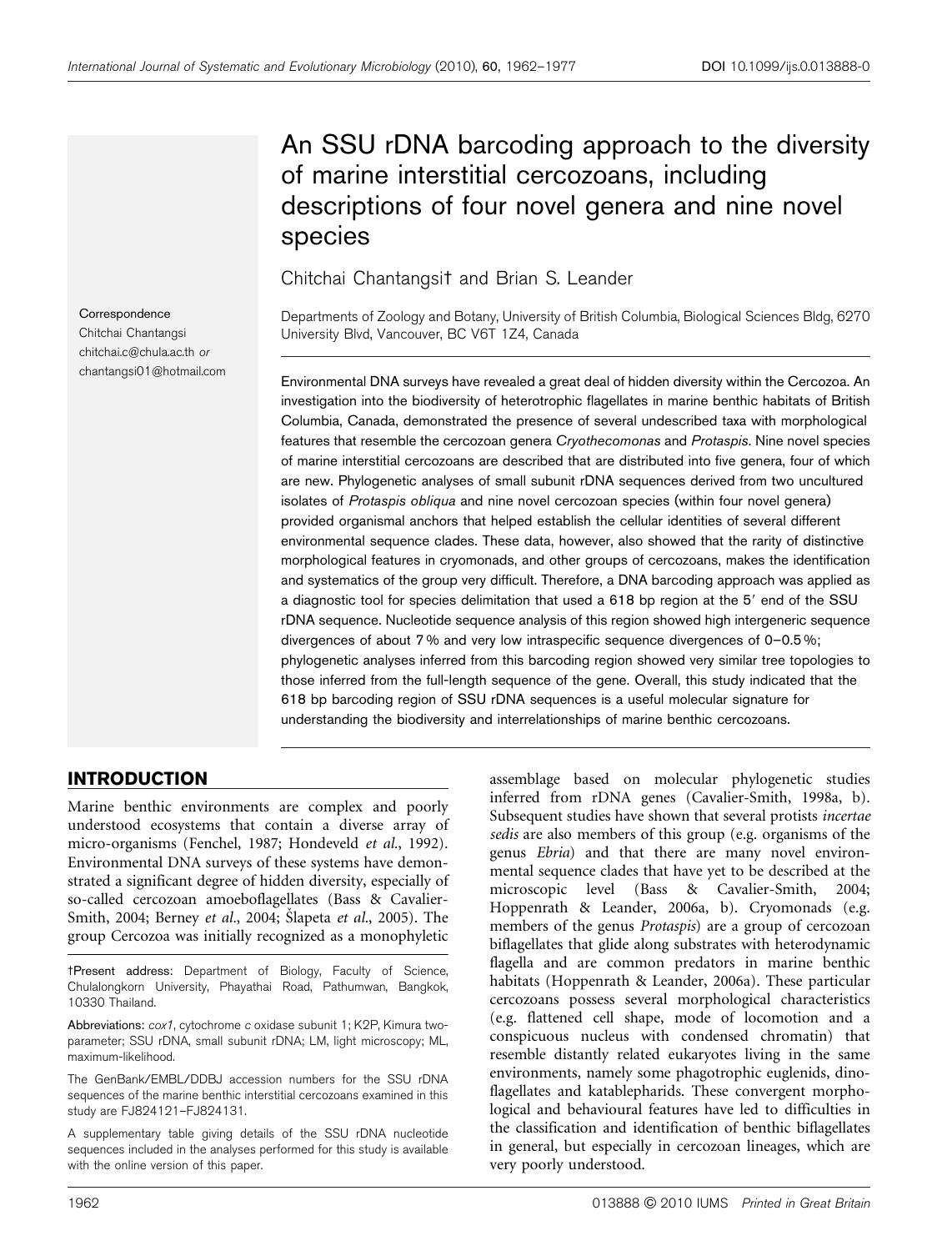DNA barcoding has been proposed as an alternative and more precise approach for the delimitation and identification of species. This strategy is expected to be particularly advantageous for understanding the diversity of uncultured microeukaryotic lineages that lack sufficient morphological details for species delimitation (Godfray, 2002; Hebert et al., 2003a, b; Tautz et al., 2002, 2003). Hebert et al. (2003b) proposed the mitochondrial cytochrome c oxidase subunit 1 (cox1) gene as a pragmatic and widely applicable 'DNA barcode' for animal species. Although this gene has proved useful for the identification of animal species and even some protists (Barth et al., 2006; Chantangsi et al., 2007; Lynn & Strüder-Kypke, 2006; Saunders, 2005), the gene is not applicable for all groups of eukaryotes due to several limitations (Scicluna et al., 2006). For example, some groups of eukaryotes are amitochondriate and therefore lack the cox1 gene, and most other groups of eukaryotes have yet to be studied at the level of the mitochondrial genome. Moreover, a few groups of eukaryotes, such as ciliates, have different-sized insertions within the cox1 gene that create difficulties in the PCR amplification of the barcode sequences (Cummings, 1992; Norman & Gray, 1997). In addition, the mitochondrial genome of a freeliving diplonemid Diplonema papillatum has been found to show fragmented coding regions for the cox1 gene (Marande & Burger, 2007).

Nuclear small subunit rDNA (SSU rDNA) sequences are the molecular markers that are most widely used to study the phylogenetic relationships of eukaryotes and prokaryotes. The SSU rRNA gene is present in all organisms and plays a highly conserved role in protein translation that is critical for the survival of cells; therefore, this sequence can be compared across the entire tree of life. This gene is also present in numerous copies within the genome and contains highly conserved regions that facilitate the design of universal primers for PCR amplification (Long & David, 1980; Minelli, 1993; Sogin et al., 1986). SSU rDNA sequences also contain regions of sequence variation that are sufficient and advantageous for DNA barcoding; for instance, Scicluna et al. (2006) demonstrated the utility of a 600 bp segment of SSU rDNA sequences for identifying subtypes of the *Blastocystis hominis* species complex.

In order to better understand the microeukaryotic components of marine benthic ecosystems, we investigated the phenotypic and genetic diversity of uncultured marine interstitial cercozoans that showed morphological and behavioural similarities to previously described species of the genera Protaspis and Cryothecomonas (Hoppenrath & Leander, 2006a). In particular, we examined the potential for coupling high resolution light microscopy (LM) with SSU rDNA barcodes (e.g. a  $5'$ -618 bp fragment) for facilitating the systematics of these uncultured lineages. We also used light micrographs and SSU rRNA gene sequences to help establish the cellular identities of several environmental DNA sequence clades. Overall, this combined approach enabled us to (i) describe nine novel species within four novel genera and one described genus

of uncultured marine interstitial cercozoans and (ii) establish an efficient and effective protocol for advancing the systematics of this group.

# METHODS

**Sampling and LM.** Sand samples were collected from several habitats around British Columbia, Canada, during 2006–2007. Organisms were extracted from the sand samples through a 48 µm mesh using a melted seawater-ice method as described by Uhlig (1964). Briefly, 2–3 spoons of sand samples were placed into an extraction column wrapped with the mesh. Two to three seawater ice cubes were then put on top of the sand samples and left to melt over several hours. The organisms of interest were separated through the mesh and concentrated in a Petri dish that was filled with seawater and placed underneath the extraction column. The Petri dish containing the organisms was then observed using a Leica DMIL inverted microscope. Cells were isolated individually and placed on a slide for LM using phase-contrast and differential interference contrast (DIC) microscopy with a Zeiss Axioplan 2 imaging microscope connected to a Leica DC500 colour digital camera.

DNA extraction and PCR amplification. Cells were isolated individually and washed three times in autoclaved filtered seawater. The numbers of cells from which different SSU rDNA sequences were obtained were as follows: Protaspis obliqua (isolate 1) one cell; P. obliqua (isolate 2) 10 cells; the number of isolated cells was not recorded for Protaspis rotunda sp. nov.; Protaspis obaniformis sp. nov. four cells; Protaspis oviformis sp. nov. 25 cells; Botuliforma benthica gen. et sp. nov. 14 cells; Ventrifissura artocarpoidea gen. et sp. nov. one cell; Ventrifissura foliiformis gen. et sp. nov. 12 cells; Verrucomonas bifida gen. et sp. nov. 15 cells; Verrucomonas longifila gen. et sp. nov. one cell; and Discomonas retusa gen. et sp. nov. one cell. DNA was extracted using the protocol provided in the Total Nucleic Acid Purification kit by EPICENTRE. PCR with the final reaction volume of 25 ml was performed for two rounds in a thermal cycler using puReTaq Ready-To-Go PCR beads (GE Healthcare Bio-Sciences, Inc.). The first round PCR was conducted using forward (i.e. NPF1 or PF1) and reverse primers (i.e. R4 or FAD) as listed in Table 1. Then, either direct PCR or a gel-purified band of an 1850 bp region from the first round PCR was used as a template for the second round PCR with the appropriate primers provided in Table 1. The thermal cycler was programmed as follows: hold at 94  $\degree$ C for 4 min; five cycles of denaturation at 94 °C for 30 s, annealing at 45 °C for 1 min, and extension at 72 °C for 105 s; 35 cycles of denaturation at 94 °C for 30 s, annealing at 55 °C for 1 min, and extension at 72 °C for 105 s; and hold at 72  $\degree$ C for 10 min. PCR products corresponding to the expected size were separated by agarose gel electrophoresis and cleaned using the UltraClean 15 DNA Purification kit (MO BIO Laboratories, Inc.). The cleaned DNA was cloned into a pCR2.1 vector using TOPO TA Cloning kits (Invitrogen Corporation). Plasmids with the correct insert size were sequenced using BigDye 3.1 and the vector forward and reverse primers, and internal primers with an Applied Biosystems 3730S 48-capillary sequencer (Table 1).

**Sequence alignment.** Sequences were assembled and edited using Sequencher (version 4.5, Gene Codes Corporation). Acquired sequences were initially identified by BLAST analysis. New SSU rDNA sequences derived from the newly found cercozoans were aligned using CLUSTAL W (Thompson et al., 1994) implemented in the MEGA version 4 program (Tamura et al., 2007) and further refined by eye. Four multiple sequence alignments were created for phylogenetic analyses: (i) a 69-taxon global alignment comprising sequences of representatives from all major eukaryotic groups (1134 unambiguous sites) was constructed to determine the phylogenetic affinities of the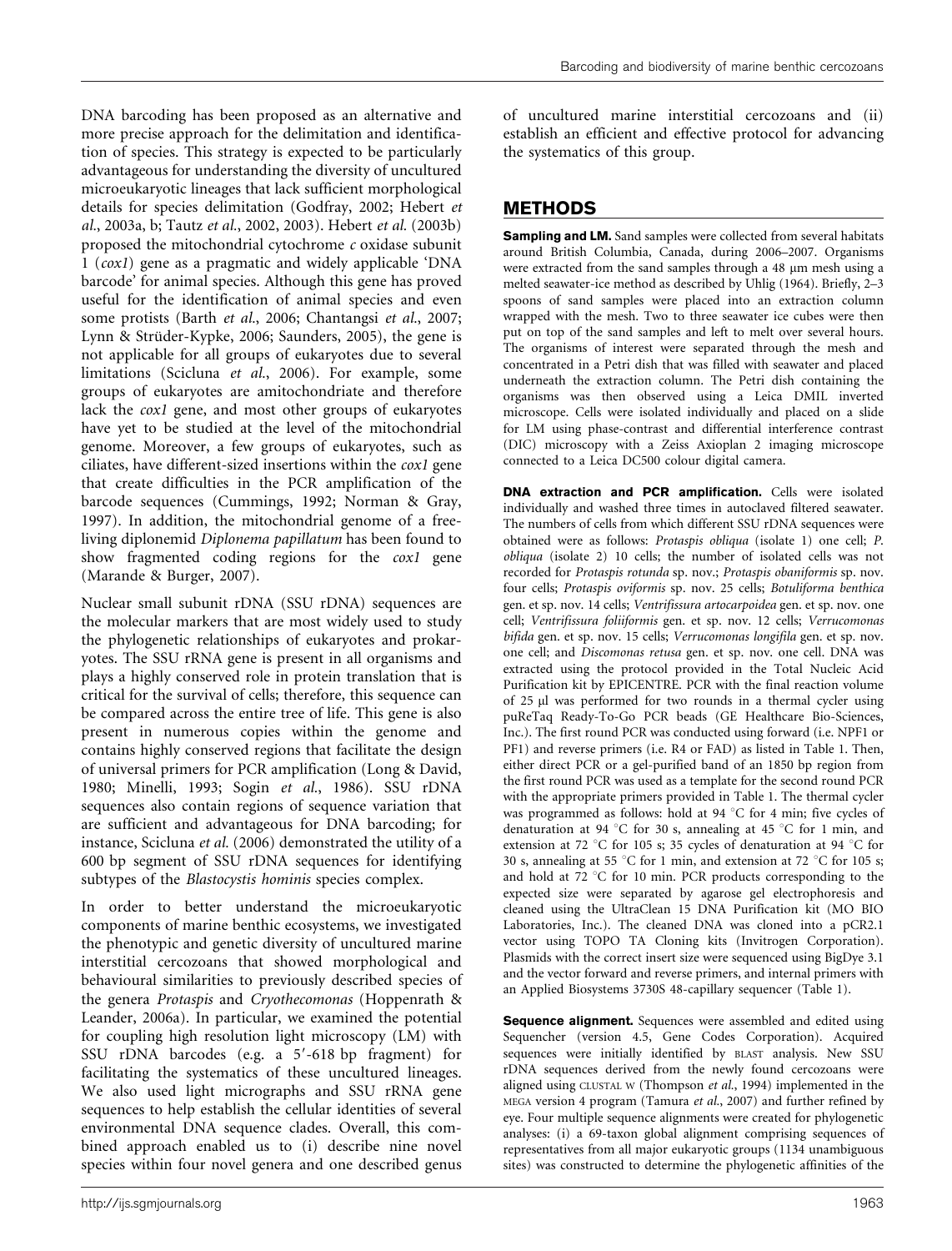#### Table 1. Oligonucleotide primers used for amplification and sequencing of SSU rDNA in this study

Annealing region was provided with reference to the SSU rDNA sequence of Protaspis rotunda sp. nov. (GenBank accession no. FJ824123).

| Primer         | <b>Direction</b> | Sequence 5'-3'                 | Annealing region |  |  |
|----------------|------------------|--------------------------------|------------------|--|--|
| $NPF1*$        | Forward          | 5'-TGCGCTACCTGGTTGATCC-3'      | $1 - 19$         |  |  |
| PF1            | Forward          | 5'-GCGCTACCTGGTTGATCCTGCC-3'   | $2 - 23$         |  |  |
| 525F           | Forward          | 5'-AAGTCTGGTGCCAGCAGCC-3'      | 567-585          |  |  |
| $917FD*$       | Forward          | 5'-GCCAGAGGTGAAATTCTNGG-3'     | 917-936          |  |  |
| 1050F          | Forward          | 5'-GGGGGAGTATGGTCGCAAG-3'      | 1130-1148        |  |  |
| $1050FD*$      | Forward          | 5'-GGGGGAGTATGGTCGCRAG-3'      | 1130-1148        |  |  |
| $1050MRD*$     | Reverse          | 5'-GCCTYGCGACCATACTCC-3'       | 1150-1133        |  |  |
| $1134FD*$      | Forward          | 5'-CGCAAGGCTGAAACHTRAAGG-3'    | 1143-1163        |  |  |
| nomet1134R     | Reverse          | 5'-TTTAAGTTTCAGCCTTGCG-3'      | $1161 - 1143$    |  |  |
| $1242RD*$      | Reverse          | 5'-GTCYGGACCTGGTAAGTTTTC-3'    | 1242-1222        |  |  |
| 1250R          | Reverse          | 5'-TAACGGAATTAACCAGACA-3'      | 1342-1324        |  |  |
| $1367RD*$      | Reverse          | 5'-TTTAGYAGGBCGAGGTCTCG-3'     | 1367-1348        |  |  |
| R <sub>4</sub> | Reverse          | 5'-GATCCTTCTGCAGGTTCACCTAC-3'  | 1823-1801        |  |  |
| <b>FAD</b>     | Reverse          | 5'-TGATCCTTCTGCAGGTTCACCTAC-3' | 1824-1801        |  |  |

\*Primers newly designed in this study.

newly isolated organisms to other eukaryotic groups; (ii) a 67-taxon cercozoan alignment consisting of cercozoan representatives and extensive short environmental sequences about 1069 bp in length (923 unambiguous sites) was constructed to determine phylogenetic affinities of the newly isolated organisms to uncharacterized taxa represented by sequences derived from environmental studies; (iii) a 35-taxon cercozoan alignment covering representatives from different cercozoan subgroups and excluding the shorter and unrelated environmental sequences (1617 unambiguous sites) was constructed to determine more robustly the phylogenetic relationships among the newly described taxa; and (iv) a 35-taxon cercozoan alignment including only the barcoding regions of 618 bp in length (583 unambiguous sites) was constructed to compare the topologies of phylogenetic relationships inferred from the 1617 bp alignment 3. Alignments 3 and 4 contained the same composition of examined taxa. All ambiguous sites were excluded from the alignments prior to phylogenetic analyses.

As for barcoding analyses, two alignment files were created for genetic distance calculations: (i) a 17-taxon cercozoan alignment of the almost complete SSU rDNA gene including 1798 bp (1745 unambiguous sites) and (ii) a 17-taxon cercozoan alignment including only the 5'-half 618 bp barcoding regions (608 unambiguous sites). Both datasets had the same composition of examined taxa. The second barcoding alignment file was constructed based on diagnostic barcoding regions of Blastocystis hominis (Scicluna et al., 2006): its starting position was 22 bp inside the beginning of the B. hominis barcoding region and extended 65 bp further from the end of the B. hominis barcoding region. The alignment files are available upon request.

Phylogenetic analyses. MrBayes version 3.1.2 was used to perform Bayesian analyses on all four datasets (Huelsenbeck & Ronquist, 2001; Ronquist & Huelsenbeck, 2003). Four Markov Chain Monte Carlo (MCMC) chains, one cold chain and three heated chains, were run for 2 000 000 generations, sampling every 50th generation (tree). The first 4000 trees were discarded as burn-in. The remaining trees were used to compute the 50 % majority-rule consensus tree. Branch lengths of the trees were saved.

Maximum-likelihood (ML) analyses were performed on all four datasets using PhyML (Guindon & Gascuel, 2003). Input trees for each dataset were generated by BIONJ with optimization of topology, branch lengths and rate parameters selected. The General Time Reversible (GTR) model of nucleotide substitution was chosen. The proportion of invariable sites and the gamma distribution parameter were estimated from the input dataset. Eight categories of substitution rates were selected. PhyML bootstrap trees with 100 bootstrap datasets were constructed using the same parameters as the individual ML trees.

Genetic distance analyses. Sequence divergences were calculated for 1798 bp and 618 bp datasets using the Kimura two-parameter (K2P) distance model with complete deletion of positions with gaps included (Kimura, 1980).

Sequence availability. The SSU rDNA nucleotide sequences included in the analyses performed for this paper are detailed in Supplementary Table S1 (see IJSEM Online). The GenBank accession numbers for the 11 new sequences obtained from this study are: Protaspis obliqua isolate 1 (1826 bp; FJ824121), Protaspis obliqua isolate 2 (1826 bp; FJ824122), Protaspis rotunda sp. nov. (1824 bp; FJ824123), Protaspis obaniformis sp. nov. (1823 bp; FJ824124), Protaspis oviformis sp. nov. (1823 bp; FJ824125), Botuliforma benthica gen. et sp. nov. (1827 bp; FJ824126), Ventrifissura artocarpoidea gen. et sp. nov. (1824 bp; FJ824127), Ventrifissura foliiformis gen. et sp. nov. (1822 bp; FJ824128), Verrucomonas bifida gen. et sp. nov. (1827 bp; FJ824129), Verrucomonas longifila gen. et sp. nov. (1828 bp; FJ824130) and Discomonas retusa gen. et sp. nov. (1824 bp; FJ824131).

# RESULTS

#### Identification of the examined flagellates

Eleven different isolates of uncultured cercozoan flagellates were isolated and characterized by LM (Figs 1–3) and SSU rDNA gene sequences (Table 2; Figs 4–5). All organisms were found gliding in marine interstitial habitats, except for Botuliforma benthica gen. et sp. nov., which showed a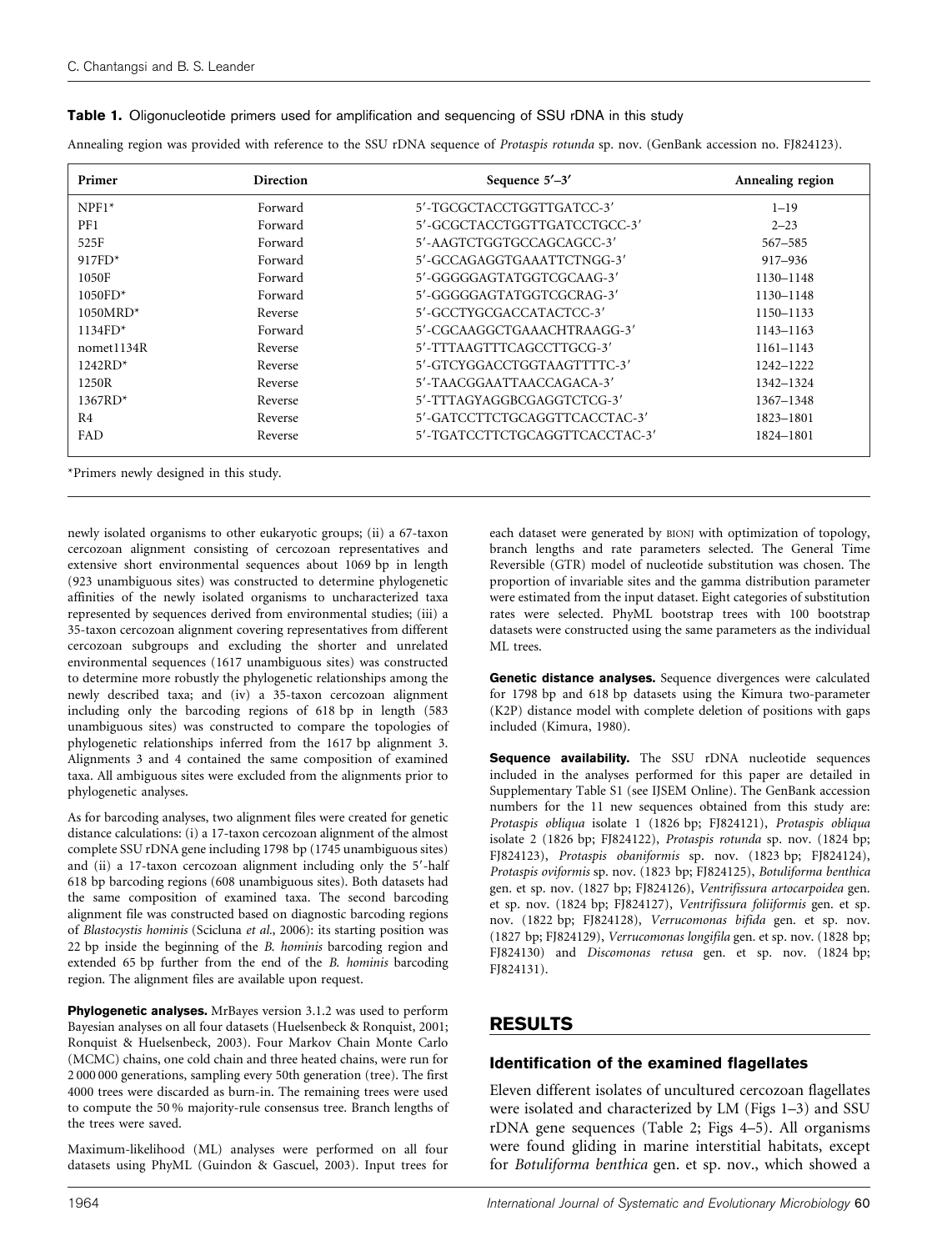

Fig. 1. Light micrographs of nine novel cercozoans found in this study. (a) Protaspis rotunda sp. nov. showing a ventral view with an ovoid nucleus at the anterior right side of the cell and a curved slit in the middle of the cell. (b) Protaspis obaniformis sp. nov. showing granulated cytoplasm, spherical nucleus in the middle of the cell and a posterior ventral slit. (c) Protaspis oviformis sp. nov. showing food particles with varying colours within its cytoplasm. (d) Botuliforma benthica gen. et sp. nov. showing two anterior flagella, a large anterior nucleus and a thick and rough cell wall. (e) Ventrifissura artocarpoidea gen. et sp. nov. showing a cell with numerous pointed warts and an anterior spherical nucleus. (f) Ventrifissura foliiformis gen. et sp. nov. showing a cell with a smooth cell surface, large food particle and a small anterior nucleus. (g) Verrucomonas bifida gen. et sp. nov. showing numerous warts of varying colours on the cell surface, a ventral furrow, a bilobed nucleus and a notch at its posterior end. (h) Verrucomonas longifila gen. et sp. nov. showing two flagella, an ovoid nucleus at the anterior of the cell and several yellowish warts on cell surface. (i) Discomonas retusa gen. et sp. nov. showing a prominent long anterior flagellum, a discoidal nucleus at the anterior of the cell and numerous spherical granules distributed around the periphery of the cell. Bars, 10 µm.

rotational pattern of swimming. The DNA sequence data demonstrated that the newly discovered cercozoan flagellates clustered with a diverse assortment of environmental DNA sequences, forming one previously established clade and four novel clades, as described below (Figs 4–5). These molecular data served as our primary taxonomic guides and enabled us to establish nine novel species that are challenging to distinguish at the morphological level.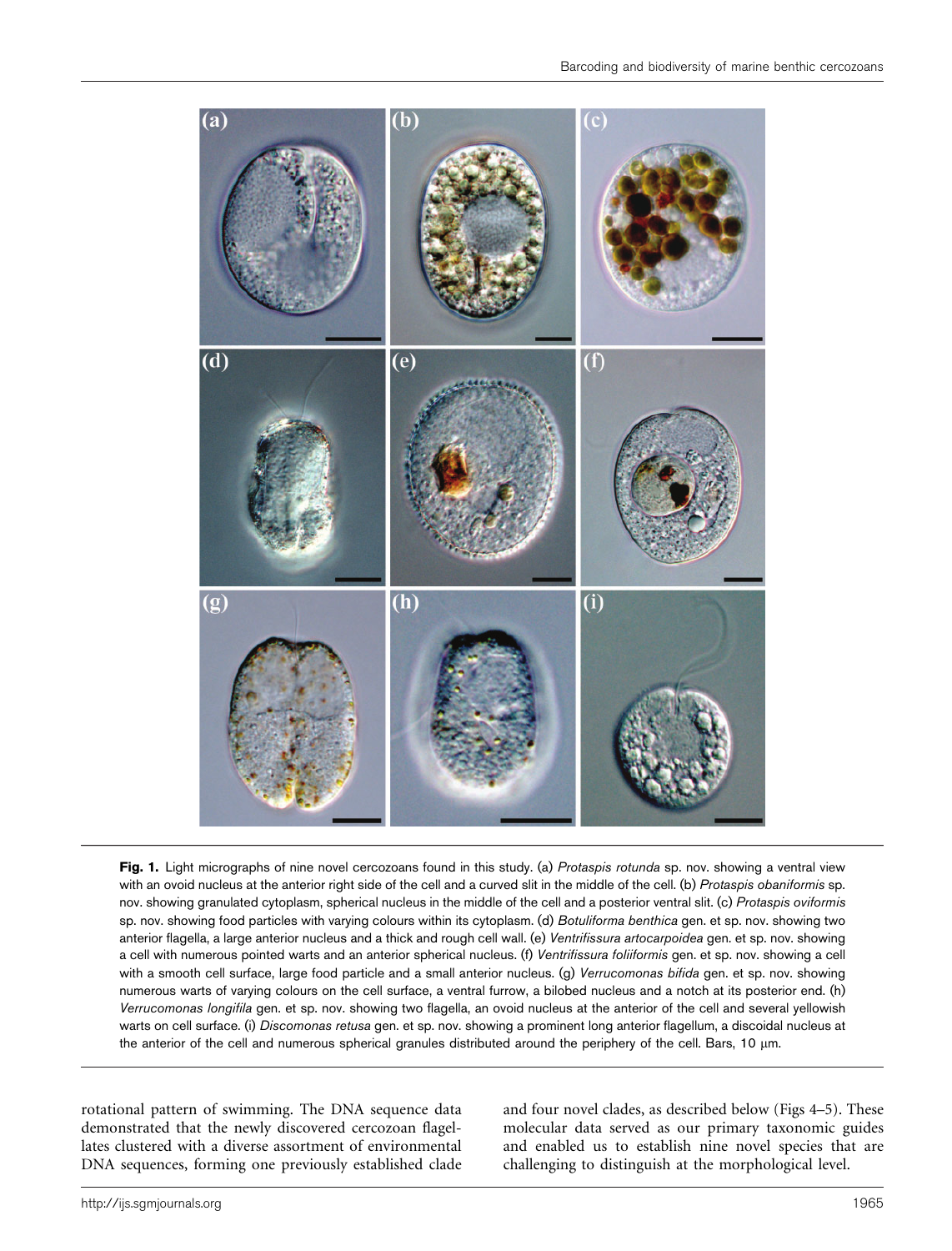

Fig. 2. Light micrographs of the marine benthic cercozoans examined in this study. (a) Protaspis grandis showing an ovoid nucleus (N) at the posterior of the cell, a ventral slit (arrowhead) and a thick cell wall (double arrowhead). (b) Protaspis obliqua showing an anterior nucleus (N), a posterior notch (arrowhead) and a thick cell wall (double arrowhead). (c) Protaspis rotunda sp. nov. showing two flagella (arrows) and a curved slit in the middle of the cell (arrowhead). (d) Protaspis oviformis sp. nov. showing a posterior nucleus (N), a ventral slit (arrowhead) and an anterior protrusion (triple arrowhead). (e) Protaspis oviformis sp. nov. showing a nucleus (N) in the middle of the cell, a thick cell wall (double arrowhead) and numerous ingested green food bodies within the cytoplasm. (f) Ventrifissura foliiformis gen. et sp. nov. showing two flagella (arrows) and branched pseudopodia (arrowheads). (g) Ventrifissura artocarpoidea gen. et sp. nov. showing a cell with numerous pointed warts and a ventral slit (arrowhead). (h) Ventrifissura foliiformis gen. et sp. nov. showing a cell with a smooth cell surface, a large food particle, an anterior nucleus (N) and an anterior protrusion (triple arrowhead). This image was taken through the dorsal side and focused at the ventral side of the cell. (i) Verrucomonas bifida gen. et sp. nov. showing an anterior flagellum (arrow), numerous orange warts on the cell surface and ejected extrusomes (arrowheads). (j) Verrucomonas longifila gen. et sp. nov. showing the posterior flagellum (arrow), fine pseudopodia (double arrowheads) and ejected extrusomes (arrowheads). (k) Botuliforma benthica gen. et sp. nov. showing one of two anterior flagella (arrow), ejected extrusomes (arrowheads), very fine and branched pseudopodia (double arrowheads) and a ventral groove (triple arrowhead). (l) Discomonas retusa gen. et sp. nov. showing a prominent long anterior flagellum and a shorter posterior flagellum (arrows). Bars, 10  $\mu$ m.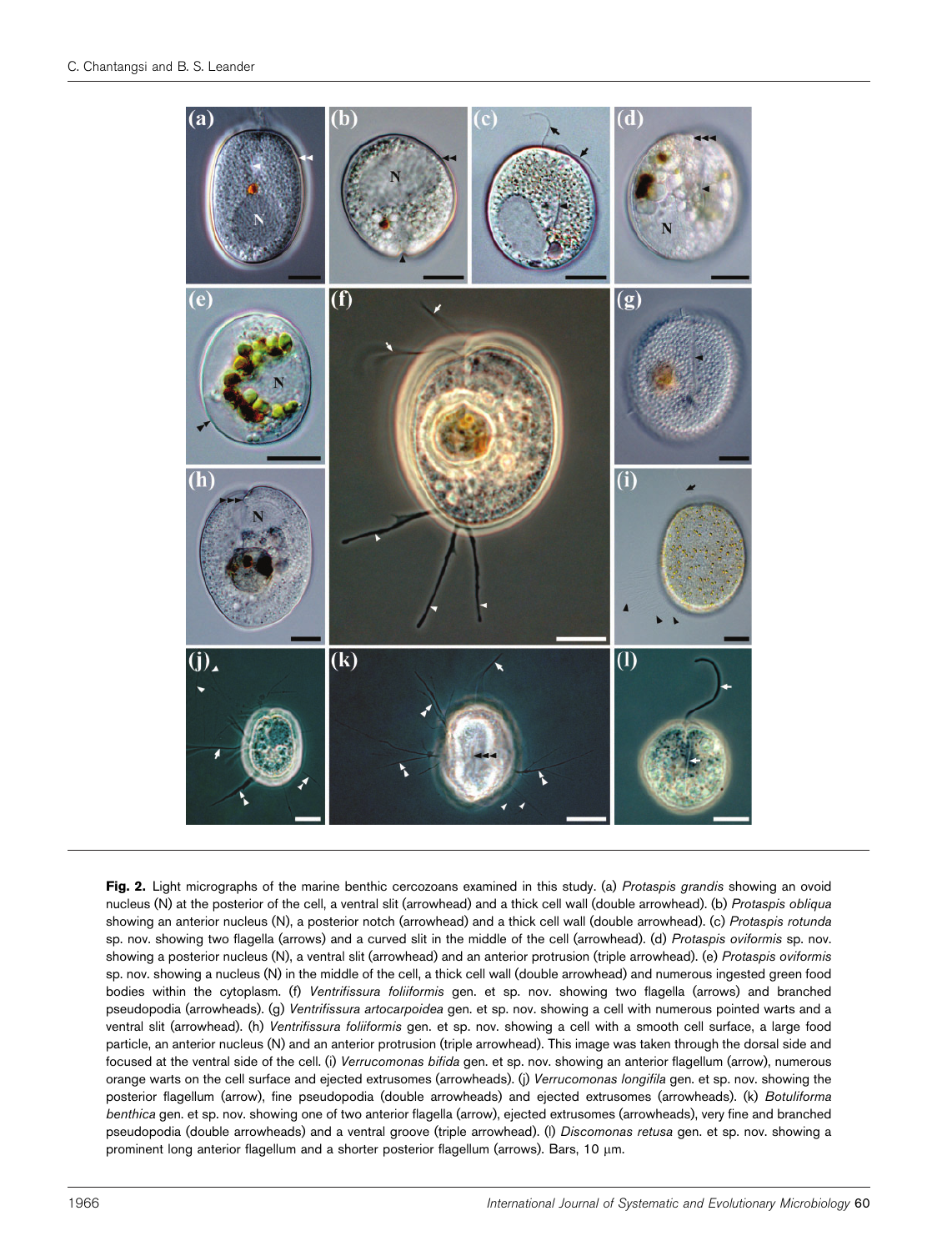

Fig. 3. Diagrammatic line drawings of the nine novel cercozoans found in this study. (a) Protaspis rotunda sp. nov. (b) Protaspis obaniformis sp. nov. (c) Protaspis oviformis sp. nov. (d) Botuliforma benthica gen. et sp. nov. (e) Ventrifissura artocarpoidea gen. et sp. nov. (f) Ventrifissura foliiformis gen. et sp. nov. (g) Verrucomonas bifida gen. et sp. nov. (h) Verrucomonas longifila gen. et sp. nov. (i) Discomonas retusa gen. et sp. nov. Bar, 10 µm.

# The Cryomonadida clade

Phylogenies inferred from SSU rDNA sequences demonstrated that one previously described species, Protaspis obliqua, and the following three novel species of the genus Protaspis clustered within the Cryomonadida clade, which also contained Protaspis grandis and several recognized species of the genus Cryothecomonas (Figs 4–5). The genus Protaspis currently contains 11 recognized species: P. gemmifera, P. glans, P. grandis, P. maior, P. metarhiza, P. obliqua, P. obovata, P. simplex, P. tanyopsis, P. tegere and P. verrucosa.

#### Protaspis rotunda sp. nov. Chantangsi and Leander, 2009

Size. Cells  $25-27$  µm wide and  $30-31$  µm long (number of cells observed  $>100$ ).

Diagnosis. Cells dorsoventrally flattened and slightly oval to round in outline with smooth surface; uninucleate biflagellate; flagella inserted subapically separated by an anterior protrusion; nucleus is  $11 \mu m$  wide and  $15 \mu m$ long; nucleus is ovoid and located at anterior to the right of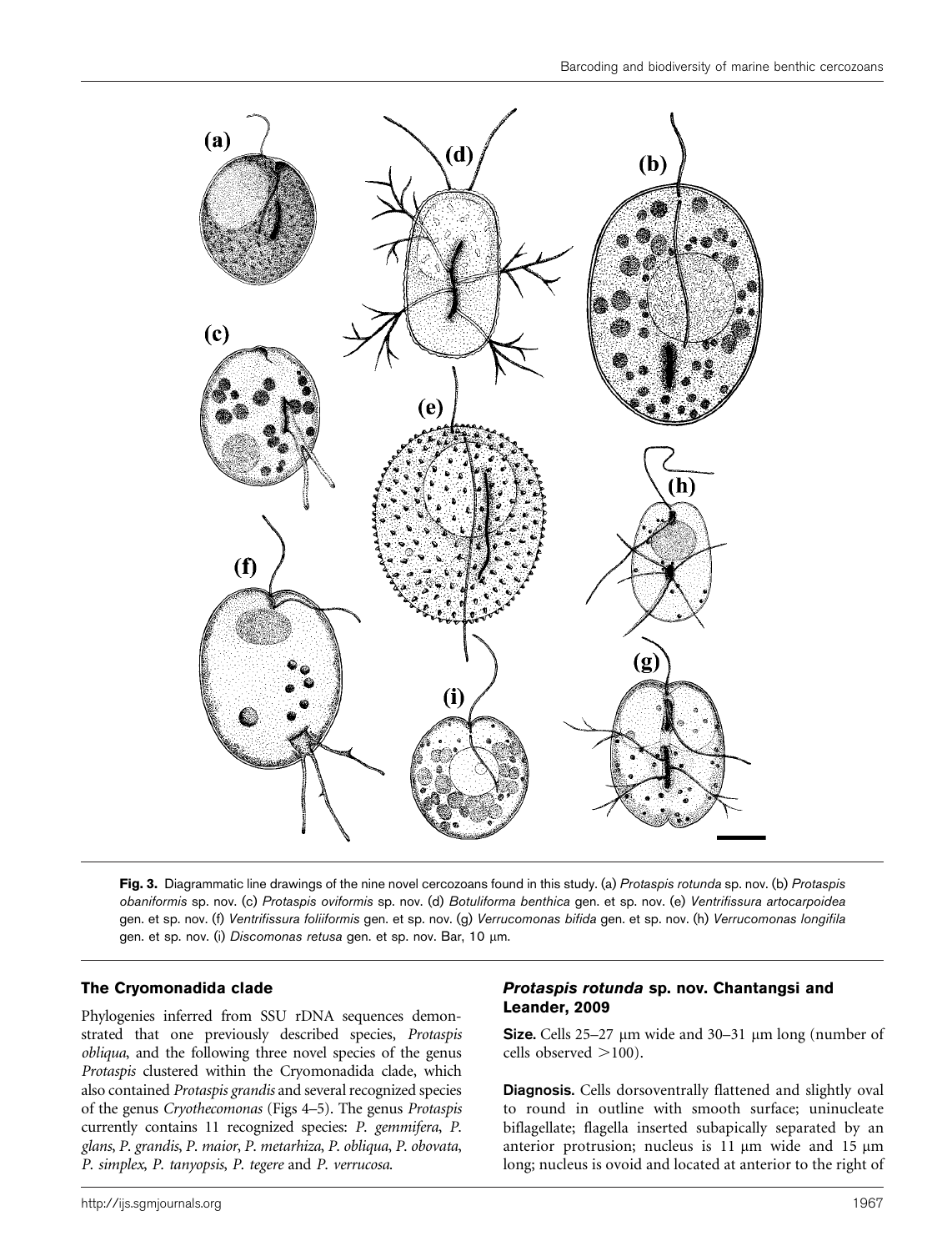Table 2. Upper triangular matrix showing the number of nucleotide differences; lower triangular matrix showing the percentage of pairwise sequence divergences between small subunit rRNA genes based on Kimura's two-parameter model

Data are from 17 cercozoans, 11 of which were generated in this study. The sequences were 618 bp in length. Taxa: 1, Cryothecomonas aestivalis (GenBank accession no. AF290541); 2, Cryothecomonas aestivalis (AF290539); 3, Protaspis (ex. Cryothecomonas) longipes (AF290540); 4, Protaspis grandis (DQ303924); 5, Protaspis obliqua isolate 1 (FJ824121); 6, Protaspis obliqua isolate 2 (FJ824122); 7, Protaspis rotunda (FJ824123); 8, Protaspis obaniformis (FJ824124); 9, Protaspis oviformis (FJ824125); 10, Ebria tripartita (DQ303922); 11, Ebria tripartita (DQ303923); 12, Botuliforma benthica (FJ824126); 13, Ventrifissura artocarpoidea (FJ824127); 14, Ventrifissura foliiformis (FJ824128); 15, Verrucomonas bifida (FJ824129); 16, Verrucomonas longifila (FJ824130); 17, Discomonas retusa (FJ824131).

| Taxa | 1     | 2                 | 3                        | 4                        | 5     | 6     | 7     | 8                        | 9                        | 10              | 11       | 12                | 13                       | 14    | 15                | 16    | 17 |
|------|-------|-------------------|--------------------------|--------------------------|-------|-------|-------|--------------------------|--------------------------|-----------------|----------|-------------------|--------------------------|-------|-------------------|-------|----|
| 1.   | -     | 3                 | 21                       | 21                       | 30    | 29    | 25    | 27                       | 19                       | 38              | 38       | 33                | 43                       | 44    | 74                | 65    | 55 |
| 2.   | 0.5   | $\qquad \qquad -$ | 18                       | 18                       | 27    | 26    | 22    | 24                       | 16                       | 35              | 35       | 30                | 42                       | 41    | 71                | 64    | 52 |
| 3.   | 3.55  | 3.03              | $\overline{\phantom{m}}$ | 3                        | 21    | 20    | 4     | 7                        | $\overline{2}$           | 32              | 32       | 28                | 41                       | 38    | 70                | 65    | 50 |
| 4.   | 3.55  | 3.03              | 0.5                      | $\overline{\phantom{m}}$ | 21    | 20    | 7     | 7                        | 4                        | 32              | 32       | 28                | 42                       | 39    | 70                | 65    | 50 |
| 5.   | 5.13  | 4.61              | 3.54                     | 3.54                     | —     |       | 25    | 25                       | 19                       | 37              | 37       | 34                | 46                       | 45    | 69                | 66    | 48 |
| 6.   | 4.95  | 4.43              | 3.37                     | 3.37                     | 0.16  | —     | 24    | 24                       | 18                       | 36              | 36       | 33                | 45                       | 44    | 70                | 67    | 49 |
| 7.   | 4.25  | 3.73              | 0.66                     | 1.16                     | 4.24  | 4.06  | -     | 11                       | 6                        | 34              | 34       | 30                | 45                       | 42    | 72                | 69    | 54 |
| 8.   | 4.61  | 4.08              | 1.16                     | 1.16                     | 4.24  | 4.06  | 1.83  | $\overline{\phantom{0}}$ | 8                        | 38              | 38       | 32                | 46                       | 43    | 75                | 70    | 53 |
| 9.   | 3.2   | 2.69              | 0.33                     | 0.66                     | 3.2   | 3.02  | 0.99  | 1.33                     | $\overline{\phantom{m}}$ | 32              | 32       | 28                | 39                       | 36    | 69                | 64    | 48 |
| 10.  | 6.55  | 6.01              | 5.47                     | 5.47                     | 6.38  | 6.2   | 5.82  | 6.55                     | 5.47                     | $\qquad \qquad$ | $\Omega$ | 16                | 49                       | 47    | 67                | 64    | 42 |
| 11.  | 6.55  | 6.01              | 5.47                     | 5.47                     | 6.38  | 6.2   | 5.82  | 6.55                     | 5.47                     | $\overline{0}$  | —        | 16                | 49                       | 47    | 67                | 64    | 42 |
| 12.  | 5.65  | 5.12              | 4.76                     | 4.76                     | 5.83  | 5.65  | 5.11  | 5.46                     | 4.76                     | 2.68            | 2.68     | $\qquad \qquad -$ | 40                       | 41    | 70                | 69    | 48 |
| 13.  | 7.46  | 7.28              | 7.09                     | 7.27                     | 8.02  | 7.83  | 7.82  | 8.02                     | 6.72                     | 8.6             | 8.6      | 6.92              | $\overline{\phantom{m}}$ | 27    | 78                | 73    | 61 |
| 14.  | 7.62  | 7.08              | 6.53                     | 6.71                     | 7.81  | 7.63  | 7.25  | 7.44                     | 6.17                     | 8.18            | 8.18     | 7.08              | 4.59                     | —     | 76                | 72    | 54 |
| 15.  | 13.36 | 12.77             | 12.55                    | 12.55                    | 12.38 | 12.58 | 12.94 | 13.57                    | 12.36                    | 11.98           | 11.98    | 12.56             | 14.2                     | 13.74 | $\qquad \qquad -$ | 18    | 80 |
| 16.  | 11.59 | 11.41             | 11.59                    | 11.59                    | 11.81 | 12.01 | 12.38 | 12.6                     | 11.4                     | 11.42           | 11.42    | 12.38             | 13.19                    | 12.95 | 3.03              | -     | 77 |
| 17.  | 9.7   | 9.14              | 8.75                     | 8.75                     | 8.38  | 8.57  | 9.5   | 9.33                     | 8.38                     | 7.28            | 7.28     | 8.38              | 10.85                    | 9.48  | 14.56             | 13.98 |    |

the cell; clear and homogeneous cytoplasm; curved furrow at the subanterior ventral side; locomotion by gliding; found living in a marine interstitial sand habitat. Small-subunit rRNA gene sequence (GenBank accession no. FJ824123). Protaspis rotunda differs from the 11 previously described species of the genus Protaspis in that this species shows a smooth cell surface. Although similar to P. oviformis in shape and cell appearance, the nuclear position of P. rotunda is at anterior to the right of the cell as opposed to at posterior or sometimes the middle right of the cell in P. oviformis. Cell shapes of P. grandis and P. obaniformis are oblong rather than the oval shape of P. rotunda.

Type locality. Tidal sand-flat at Pachena Beach (48° 47' N 125° 07' W), Vancouver Island, British Columbia, Canada. The organisms were collected in September 2006. This species was also found in June 2007 and June 2008 from the same location.

**Iconotype.** Figs  $1(a)$ ,  $2(c)$  and  $3(a)$ .

Etymology. The etymology for the specific epithet, L. fem. adj. rotunda round. The specific epithet reflects the round shape of this organism.

#### Protaspis obaniformis sp. nov. Chantangsi and Leander, 2009

Size. Cells  $30-50 \mu m$  wide and  $50-65 \mu m$  long (number of cells observed=19).

Diagnosis. Cells are broadly elliptical and dorsoventrally flattened; thick wall with smooth surface; uninucleate biflagellate; flagella inserted subapically; nucleus is 18  $\mu$ m wide and  $17 \mu m$  long; circular nucleus with granular (permanently condensed) chromosomes; nucleus is located in the middle of the cell, sometimes towards the anterior of the cell; cytoplasm contains numerous spherical light brownish granules; prominent vertically straight slit at the posterior ventral side; locomotion by gliding; found living in marine interstitial sand habitat. Small-subunit rRNA gene sequence (GenBank accession no. FJ824124). Protaspis obaniformis differs from the 11 previously described species of the genus in that this species possesses an 1/5 cell length posterior slit. Although Protaspis obliqua also shows a ventral furrow/groove at the posterior half of the cell, the posterior notch of P. obliqua has never been observed in P. obaniformis. In addition, cell shape and cell size of the former (i.e. 10–  $27 \mu m$  wide and  $8-32 \mu m$  long) are different from the latter.

**Type locality.** Tidal sand-flat at Boundary Bay  $(49°00' N$ 123° 02' W), Vancouver, British Columbia, Canada. The organisms were collected in May 2007.

**Iconotype.** Figs  $1(b)$  and  $3(b)$ .

Etymology. The etymology for the specific epithet, Japanese oban is a kind of ancient Japanese coin with a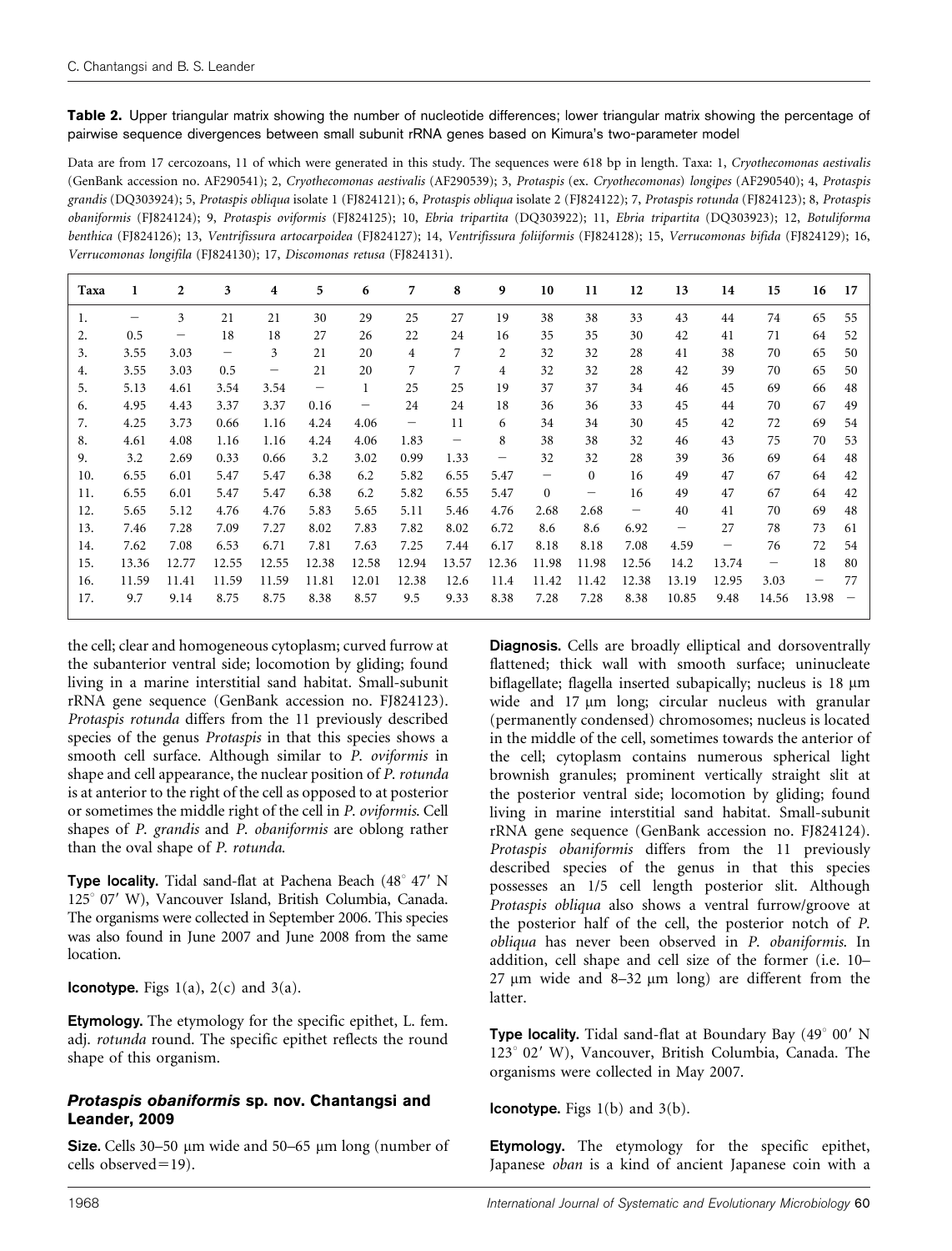

Fig. 4. Comparison between Bayesian phylogenies inferred from the 1617 bp full-length (left; mean ln  $L=-11672.98$ ) and 583 bp 5'-half barcoding region (right; mean ln  $L=-4072.00$ ) SSU rDNA sequence alignments of 35 cercozoan taxa; the phylogenetic positions of marine benthic cercozoans studied in this study are highlighted in black boxes. Each tree is a consensus of 36 002 trees with the GTR+I+G using four rate categories implemented. Two isolates of Protaspis obliqua are labelled as isolates 1 and 2. Numbers  $>0.50$  at the nodes indicate Bayesian posterior probabilities and PhyML bootstrap percentages >50%. Diamonds represent Bayesian posterior probability of 1.00 and PhyML bootstrap value of 100%. Bar, 0.02 substitutions per site. \*Limnofila borokensis was previously misidentified as Gymnophrys cometa (GenBank accession no. AF411284) and Mesofila limnetica was previously referred to as *Dimorpha*-like sp. (AF411283).

broad oval shape; L. fem. forma shape. The specific epithet, N.L. fem. obaniformis, depicts the shape of this organism, which is similar to an ancient Japanese coin.

#### Protaspis oviformis sp. nov. Chantangsi and Leander, 2009

Size. Cell is  $25-40$  µm wide and  $30-45$  µm long (number of cells observed $=36$ ).

Diagnosis. Cells are dorsoventrally flattened and slightly oval to roundish in outline with smooth surface; slightly thick wall; uninucleate cell with an anterior protrusion; nucleus is  $8 \mu m$  wide and  $8 \mu m$  long; nucleus with chromosome appearance is circular in outline and located at posterior or sometimes middle right of the cell; cytoplasm contains numerous spherical brownish, greyish and yellowish granules; vertical ventral slit positioned at the mid anterior end and towards the mid posterior end; finger-like pseudopodia present; locomotion by gliding; found living in marine interstitial sand habitat. Small-subunit rRNA gene sequence (GenBank accession no. FJ824125). Protaspis oviformis differs from the 11 previously described species of the genus in that this species possesses a very oval shape and smooth cell surface. Nuclear position of this species is located differently from its close relatives, P. grandis (i.e. posterior at the middle of the cell) and P. rotunda (i.e. anterior to the right of the cell). Unlike P. obaniformis, which possesses a posterior ventral slit, this structure of P. oviformis is located at the mid anterior end and towards the mid posterior end of the cell.

**Type locality.** Tidal sand-flat at Boundary Bay  $(49°00' \text{ N})$ 123° 02' W), Vancouver, British Columbia, Canada. The organisms were collected in March 2007.

**Iconotype.** Figs  $1(c)$ ,  $2(d-e)$  and  $3(c)$ .

Etymology. The etymology for the specific epithet, L. neut. n. ovum egg; L. fem. forma shape. The specific epithet reflects the shape of this organism.

# Protaspis longipes (Schnepf & Kühn, 2000) Chantangsi and Leander comb. nov.

Basionym: Cryothecomonas longipes Schnepf and Kühn, 2000.

# The Botuliformidae lineage

Phylogenies inferred from SSU rDNA sequences demonstrated that one new genus/species clustered strongly with the 'Ebriid' clade comprising an Ebria tripartita sequence and an environmental sequence (Figs 4–5).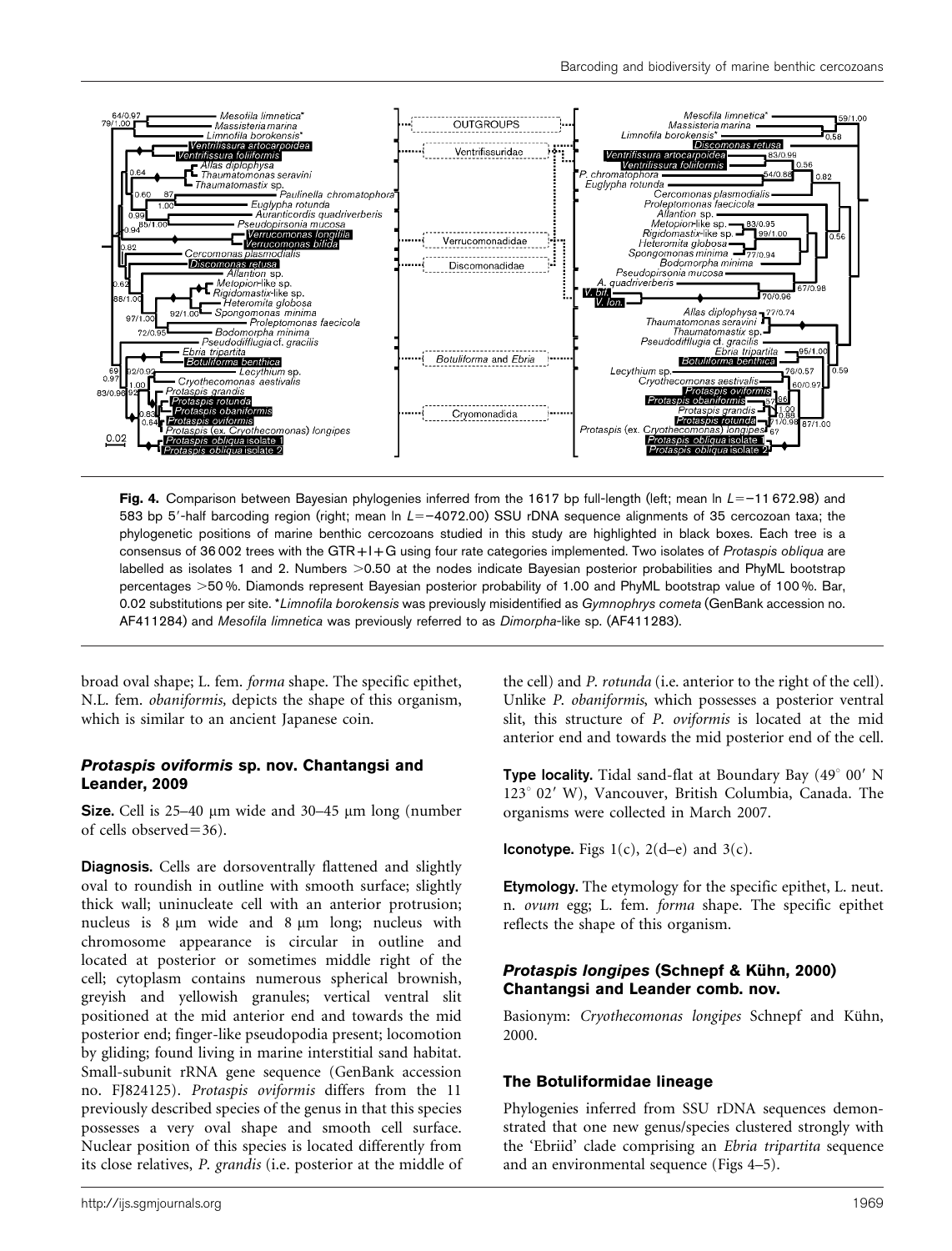

Fig. 5. Bayesian phylogeny deduced from 923 bp of SSU rDNA sequences of 67 cercozoan taxa including several sequences derived from environmental studies; the phylogenetic positions of marine benthic cercozoans examined in this study are highlighted in black boxes. The tree (mean ln  $L=-7530.23$ ) is a consensus of 36 002 trees with the GTR+I+G using four rate categories implemented. Numbers  $>$  0.50 at the nodes indicate Bayesian posterior probabilities and PhyML bootstrap percentages  $>$  50%. Black circles represent Bayesian posterior probability of 1.00. Black diamonds represent Bayesian posterior probability of 1.00 and PhyML bootstrap value of 100%. Bar, 0.02 substitutions per site. \*Limnofila borokensis was previously misidentified as Gymnophrys cometa (AF411284) and Mesofila limnetica was previously referred to as Dimorpha-like sp. (AF411283).

# Genus Botuliforma gen. nov. Chantangsi and Leander, 2009

Diagnosis. Cells are oblong; slightly thick wall with rough surface; uninucleate biflagellate; flagella inserted subapically; large nucleus with granular (permanently condensed) chromosomes located at anterior end of the cell; colourless cytoplasm; ventral furrow present; very fine filopodia observed; extrusomes present; locomotion by

rotational swimming; found living in marine interstitial sand habitats.

Type species. Botuliforma benthica.

Etymology. The etymology for the generic name, L. masc. n. botulus sausage; L. fem. forma shape. The genus name reflects the sausage shape of the type species.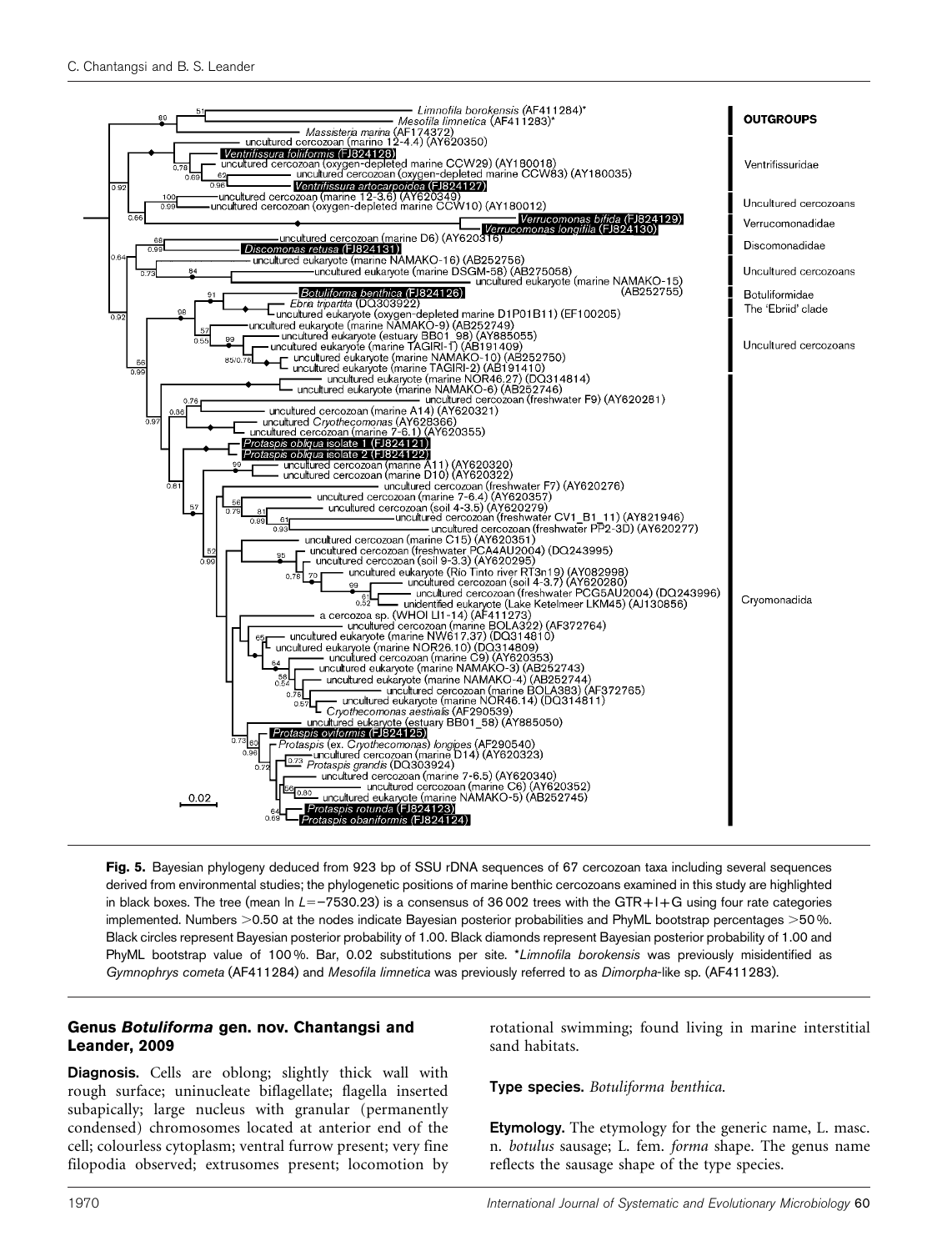#### Botuliforma benthica sp. nov. Chantangsi and Leander, 2009

Size. Cell is about 20  $\mu$ m wide and 35  $\mu$ m long (number of cells observed $=51$ ).

Diagnosis. Structure as described for the genus; nucleus is  $12 \mu m$  wide and  $15 \mu m$  long; large nucleus is subspherical in outline and located at the anterior end of the cell; aggregation of cells forming a swimming spherical ball observed. Small-subunit rRNA gene sequence (GenBank accession no. FJ824126).

Type locality. Tidal sand-flat at Pachena Beach (48° 47' N 125° 07' W), Vancouver Island, British Columbia, Canada. The organisms were collected in June 2007 and June 2008.

**Iconotype.** Figs  $1(d)$ ,  $2(k)$  and  $3(d)$ .

Etymology. The etymology for the specific epithet, N.L. benthica of the benthos. The specific epithet reflects the natural habitat of this organism.

# The Ventrifissuridae clade

Phylogenies inferred from SSU rDNA gene sequences demonstrated that one new genus and two new species clustered together with several environmental sequences and formed the Ventrifissuridae clade (Figs 4–5).

#### Genus Ventrifissura gen. nov. Chantangsi and Leander, 2009

Diagnosis. Cells are broadly obovate and dorsoventrally flattened; cells either with smooth surfaces or with numerous pointed warts; uninucleate biflagellate; flagella inserted subapically with or without an anterior protrusion; circular to oblong-shaped nucleus located at the anterior end of the cell; colourless cytoplasm; ventral furrow present; filopodia observed; extrusomes present; locomotion by gliding; found living in marine interstitial sand habitat.

Type species. Ventrifissura artocarpoidea.

Etymology. The etymology for the generic name, L. masc. ventris belly; L. fem. fissura crack, cleft, chink. The genus name reflects the morphological feature of members within this genus of having a slit on the ventral side.

# Ventrifissura artocarpoidea sp. nov. Chantangsi and Leander, 2009

Size. Cell is about  $35-36 \mu m$  wide and  $43-45 \mu m$  long  $(number of cells observed=three)$ .

Diagnosis. Cells are broadly obovate and dorsoventrally slightly flattened; numerous pointed warts distributed evenly over the cell surface; uninucleate biflagellate;

flagella inserted subapically without a protrusion; circular nucleus located at the anterior end of the cell, sometimes toward the left side; colourless cytoplasm, sometimes with food particles; ventral furrow present; locomotion by gliding; found living in marine interstitial sand habitat. Small-subunit rRNA gene sequence (GenBank accession no. FJ824127).

**Type locality.** Tidal sand-flat at Boundary Bay  $(49°00' \text{ N})$ 123° 02' W), Vancouver, British Columbia, Canada. The organisms were collected in May 2007.

**Iconotype.** Figs  $1(e)$ ,  $2(g)$  and  $3(e)$ .

Etymology. The etymology for the specific epithet, N.L. masc. artocarpus a genus of breadfruit; L. fem. -oidea suffix denoting resembling. The specific epithet reflects the shape of this organism, which is similar to a breadfruit.

# Ventrifissura foliiformis sp. nov. Chantangsi and Leander, 2009

Size. Cell is about  $30-35 \mu m$  wide and  $40-47 \mu m$  long (number of cells observed  $>100$ ).

Diagnosis. Cells are broadly obovate and (extremely) dorsoventrally flattened with a smooth cell surface; uninucleate biflagellate; flagella inserted subapically between an anterior protrusion; nucleus is  $15 \mu m$  wide and  $10 \mu m$ long; oblong nucleus with granular appearance located at the anterior end of the cell, sometimes toward the right side; colourless cytoplasm, sometimes with food particles; small clear vacuoles present; ventral furrow present; filopodia observed; extrusomes present; locomotion by gliding; found living in marine interstitial sand habitat. Small-subunit rRNA gene sequence (GenBank accession no. FJ824128).

**Type locality.** Tidal sand-flat at Boundary Bay  $(49°00' N$ 123° 02' W), Vancouver, British Columbia, Canada. The organisms were collected in May 2007.

**Iconotype.** Figs 1(f), 2(f), 2(h) and 3(f).

Etymology. The etymology for the specific epithet, L. neut. folium leaf; L. fem. forma shape. The specific epithet reflects the shape of this organism, which is flattened like a leaf.

# The Verrucomonadidae clade

Phylogenies inferred from SSU rDNA sequences demonstrated that one new genus and two novel species clustered together and formed the Verrucomonadidae clade (Figs 4–5).

# Genus Verrucomonas gen. nov. Chantangsi and Leander, 2009

Diagnosis. Cells are dorsoventrally flattened and with a rough surface; coloured warts ranging from yellowish to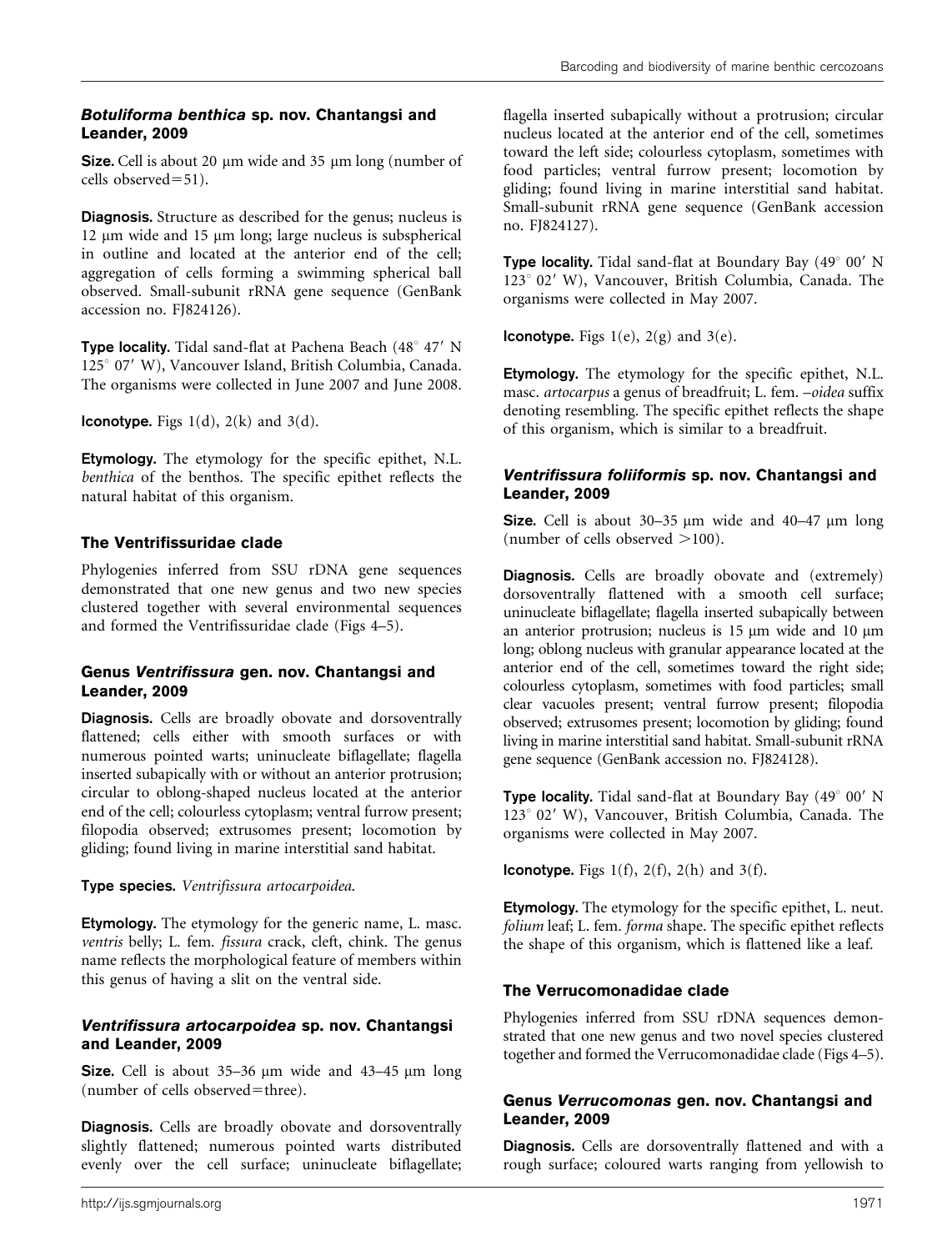red, brownish, and golden observed on cell surface; uninucleate biflagellate; flagella inserted subapically; nucleus is located at the anterior end of the cell; colourless cytoplasm; ventral furrow present; anterior and posterior notches sometimes present; filopodia observed; extrusomes present; locomotion by gliding; found living in marine interstitial sand habitat.

#### Type species. Verrucomonas bifida.

Etymology. The etymology for the generic name, L. fem. verruca wart; L. fem. monas a unit (which refers to the flagellate). The genus name reflects the morphological feature of having coloured warts on the cell surface.

#### Verrucomonas bifida sp. nov. Chantangsi and Leander, 2009

Size. Cell is about  $17-25 \mu m$  wide and  $30-34 \mu m$  long (number of cells observed  $>100$ ).

Diagnosis. Cells are dorsoventrally flattened with a rough surface; coloured warts ranging from yellowish to red, brownish, and golden observed on cell surface; uninucleate biflagellate; flagella inserted subapically; bilobed nucleus,  $20 \mu m$  wide and 13  $\mu m$  long, located at the anterior of the cell; colourless cytoplasm; ventral furrow present; anterior and posterior notches sometimes present; fine filopodia observed; extrusomes present; locomotion by gliding; found living in marine interstitial sand habitat. Small-subunit rRNA gene sequence (GenBank accession no. FJ824129).

**Type locality.** Tidal sand-flat at Boundary Bay  $(49°00' N$ 123° 02' W), Vancouver, British Columbia, Canada. The organisms were collected in May 2007.

**Iconotype.** Figs  $1(g)$ ,  $2(i)$  and  $3(g)$ .

Etymology. The etymology for the specific epithet, L. fem. bifida two-cleft. The specific epithet reflects the shape of the organism's nucleus, which seems to be divided into two parts.

#### Verrucomonas longifila sp. nov. Chantangsi and Leander, 2009

Size. Cell is about  $15-20 \mu m$  wide and  $23-37 \mu m$  long (number of cells observed $=11$ ).

Diagnosis. Cells are dorsoventrally flattened with a rough surface; yellowish and reddish warts observed on cell surface; uninucleate biflagellate; flagella inserted subapically; elliptical nucleus with granular appearance,  $8 \mu m$  wide and 5 µm long, located at anterior end of the cell; colourless cytoplasm; ventral furrow present; anterior and posterior notches sometimes present; fine filopodia observed; extrusomes present; locomotion by gliding; found living in marine interstitial sand habitat. Small-subunit rRNA gene sequence (GenBank accession no. FJ824130).

**Type locality.** Tidal sand-flat at Spanish Banks  $(49°16' N$ 123° 14' W), Vancouver, British Columbia, Canada. The organisms were collected in April 2007.

**Iconotype.** Figs  $1(h)$ ,  $2(i)$  and  $3(h)$ .

Etymology. The etymology for the specific epithet, L. masc. longus long; L. fem. *fila* thread. The specific epithet reflects the longer flagella of this organism in comparison with those of its close relative, Verrucomonas bifida.

# The Discomonadidae clade

Phylogenies inferred from SSU rDNA sequences demonstrated that one novel genus/species clustered with an environmental sequence and formed the Discomonadidae clade (Figs 4–5).

#### Genus Discomonas gen. nov. Chantangsi and Leander, 2009

Diagnosis. Cells are disc-shaped and dorsoventrally flattened; uninucleate biflagellate; flagella inserted subapically; nucleus is located in the middle-anterior of the cell; anterior notch present; colourless cytoplasm, sometimes with food particles at the posterior end of the cell; locomotion by gliding; found living in marine interstitial sand habitat.

#### Type species. Discomonas retusa.

Etymology. The etymology for the generic name, L. masc. discus flat, circular plate; L. fem. *monas* a unit (which refers to the flagellate). The genus name reflects the shape of this organism.

#### Discomonas retusa sp. nov. Chantangsi and Leander, 2009

Size. Cell is about 25  $\mu$ m wide and 25  $\mu$ m long (number of  $cells observed=five$ ).

Diagnosis. Structure as described for the genus; nucleus is 9 um wide and 9 um long; discoidal nucleus with central nucleolus located at the middle-anterior of the cell. Smallsubunit rRNA gene sequence (GenBank accession no. FJ824131).

**Type locality.** Tidal sand-flat at Boundary Bay  $(49°00' N$  $123^\circ$  02' W), Vancouver, British Columbia, Canada. The organisms were collected in May 2007.

**Iconotype.** Figs  $1(i)$ ,  $2(l)$  and  $3(i)$ .

Etymology. The etymology for the specific epithet, L. fem. retusa notched at the apex. The specific epithet reflects the notched appearance at the anterior end of the organism.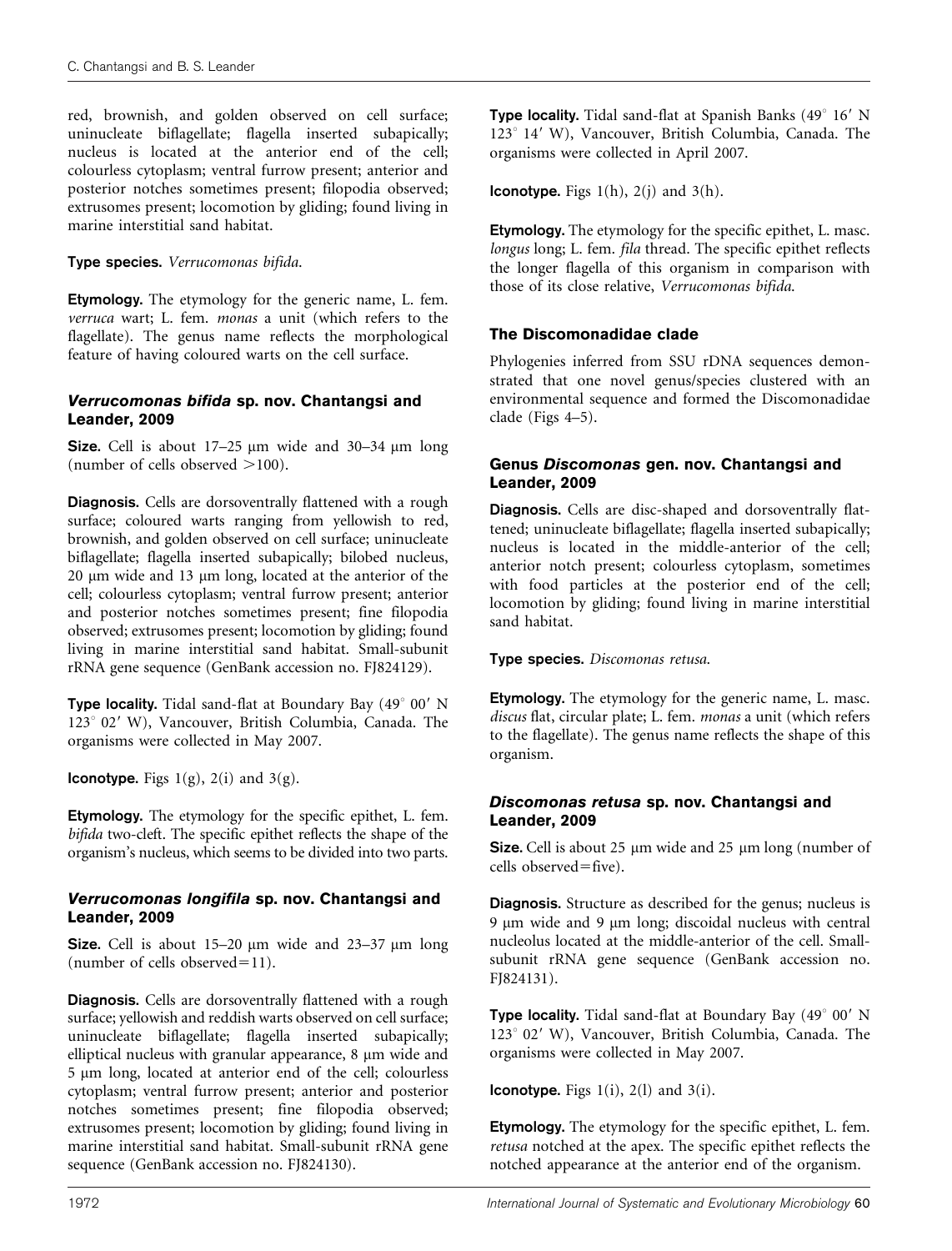#### DNA barcoding marine benthic cercozoans

DNA analyses based on the K2P model of 1798 bp full-length and 618 bp barcoding regions of SSU rDNA sequences of 17 benthic cercozoans showed relatively similar mean values of sequence divergences, 7.57 % and 6.98 %, respectively. Analyses of the barcoding region of isolates of three species, including Cryothecomonas aestivalis, Ebria tripartita and Protaspis obliqua, showed low intraspecific sequence variation and only a few nucleotide differences (Table 2). In general, intergeneric sequence divergences between examined genera were quite high (Table 2). It is also significant to note that Cryothecomonas longipes showed lower sequence divergences and fewer nucleotide differences from Protaspis grandis (Fig. 2a) than from Cryothecomonas aestivalis, which is consistent with the molecular phylogenetic data (Figs 4–5). Moreover, two isolates of Protaspis obliqua (Fig. 2b) showed high sequence divergences and large numbers of nucleotide differences from the other species/morphotypes currently recognized as 'Protaspis'.

#### Molecular phylogenetic analyses of marine benthic cercozoans

Phylogenies deduced from the 1617 bp full-length and 583 bp barcoding region of SSU rDNA sequences of 35 cercozoan taxa, including representatives from several major cercozoan subgroups, showed very similar tree topologies (Fig. 4). Protaspis obliqua and three new species of Protaspis, namely P. rotunda, P. obaniformis and P. oviformis, clustered within the Cryomonadida clade, which currently contains three genera – Cryothecomonas, Lecythium and Protaspis (Fig. 4). However, P. obliqua was positioned distantly from the other species of the genus Protaspis, and Cryothecomonas longipes was placed within the main Protaspis lineage with very strong statistical support (Figs 4–5). The nearest sister group to the order Cryomonadida was a clade consisting of Botuliforma benthica gen. et sp. nov., Ebria tripartita and several undescribed cercozoans derived from environmental DNA surveys (Fig. 5). The remaining five species described here – namely Ventrifissura artocarpoidea gen. et sp. nov., Ventrifissura foliiformis gen. et sp. nov., Verrucomonas bifida gen. et sp. nov., Verrucomonas longifila gen. et sp. nov., and Discomonas retusa gen. et sp. nov. – branched with different undescribed cercozoans derived from environmental DNA surveys, forming three different clades with morphological features that were unknown prior to this study.

# **DISCUSSION**

# Hidden diversity of marine benthic cercozoans

Marine planktonic and benthic habitats house a large number of microeukaryotic lineages (Massana & Pedrós-Alió, 2008; Park et al., 2008). The actual biodiversity in benthic environments, however, is not well understood because studies on these habitats are relatively infrequent compared with studies on planktonic environments (Bass & Cavalier-Smith, 2004; Chantangsi et al., 2008; Fenchel, 1987; Hondeveld et al., 1992; Hoppenrath & Leander, 2006a; Lee, 2008). Nonetheless, several studies based on environmental PCR analyses of SSU rDNA have shown that cercozoans, such as members of the genera Auranticordis, Cercomonas, Massisteria, Metopion, Metromonas, Protaspis and Thaumatomonas, are major components of benthic habitats (Al Qassab et al., 2002; Bass & Cavalier-Smith, 2004; Chantangsi et al., 2008; Hoppenrath & Leander, 2006a; Myl'nikov & Karpov, 2004; Park et al., 2008). The genus Protaspis, in particular, has been reported from several aquatic and terrestrial environments worldwide (Auer & Arndt, 2001; Ekelund & Patterson, 1997; Hoppenrath & Leander, 2006a; Larsen & Patterson, 1990; Lee et al., 2003, 2005; Lee & Patterson, 2000; Vørs, 1993).

# The current composition of the genus Protaspis

The genus Protaspis was originally described by Skuja (1939) and currently contains 11 recognized species: P. gemmifera, P. glans, P. grandis, P. maior, P. metarhiza, P. obliqua, P. obovata, P. simplex, P. tanyopsis, P. tegere and P. verrucosa. However, our study shows the actual diversity of the group to be far greater. We have assigned three novel species  $- P$ . rotunda, P. obaniformis and P. oviformis – to this genus. These novel flagellates share several common generic features with the type species: (i) a rigid cell body with two heterodynamic flagella (at least in the first two species), (ii) both flagella insert subapically on the ventral side of the cell (at least in the first two species), and (iii) cells are dorsoventrally flattened and possess a ventral slit from which pseudopodia can be protruded (Hoppenrath & Leander, 2006a; Myl'nikov & Karpov, 2004; Skuja, 1939). However, the three novel members of the genus Protaspis described here did not possess the specific cell shapes and diagnostic features found in the previously recognized species.

Our molecular phylogenetic analyses demonstrated that the three novel species of the genus Protaspis grouped strongly with P. grandis. However, two isolates of Protaspis obliqua, whose SSU rDNA sequences were sequenced in this study, were positioned very distantly from the other members of the genus Protaspis in our molecular phylogenetic analyses; this result was consistent with the large number of nucleotide differences between P. obliqua and the other Protaspis sequences and led us to doubt the taxonomic status of P. obliqua. These data also suggest that a great deal of genetic diversity is hidden at the morphological level (Weisse, 2008). However, further comparative investigations of ultrastructural features in members of the genus Protaspis (especially the type species P. glans) might demonstrate differences that are consistent with the molecular phylogenetic data and lead to the future taxonomic reassignment of P. obliqua.

#### Cryothecomonas longipes is more closely related to the genus Protaspis sensu stricto

The genus Cryothecomonas was shown to be the closest relative of the genus Protaspis based on molecular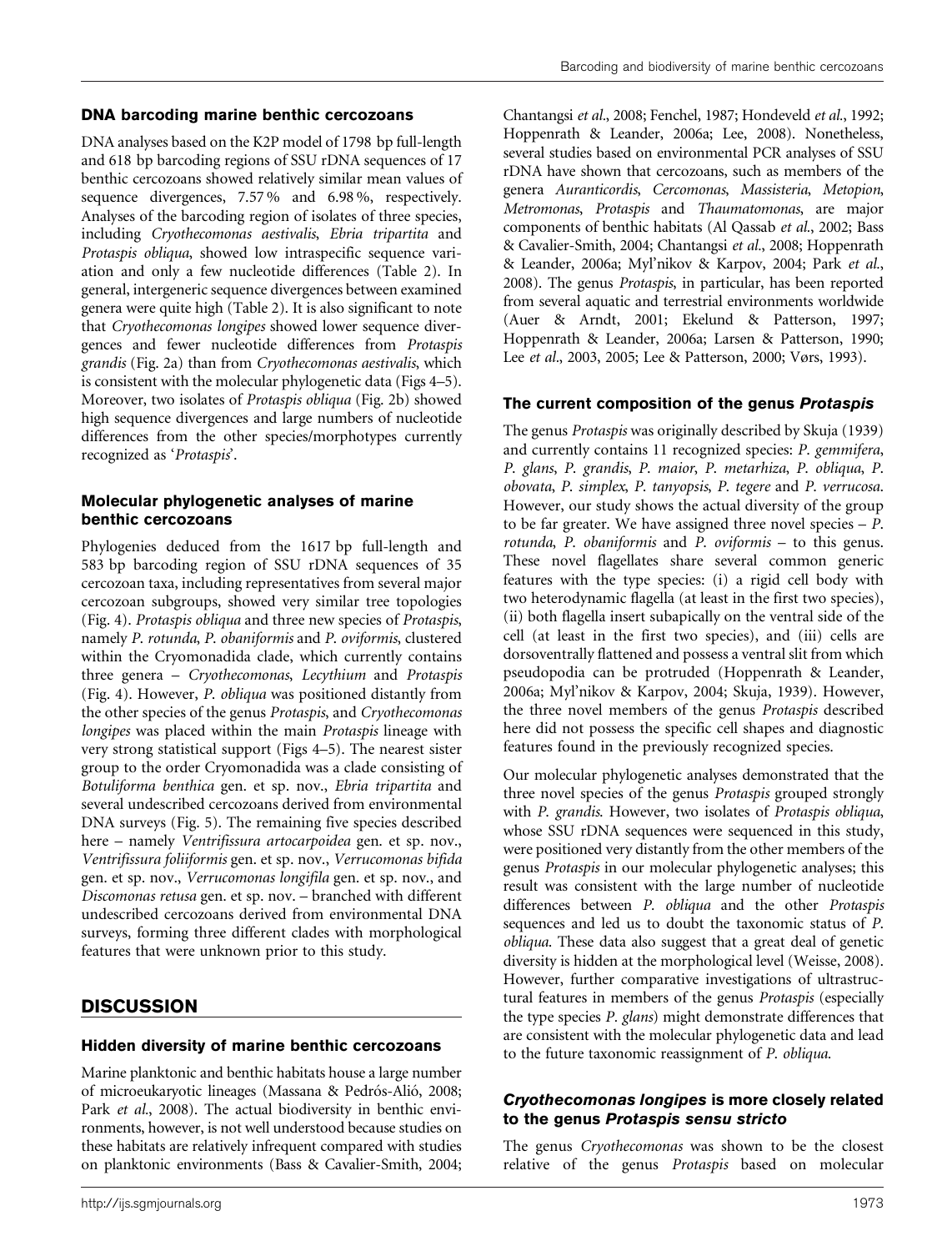phylogenetic evidence and some ultrastructural features (Hoppenrath & Leander, 2006a; Thomsen et al., 1991). Six species of the genus *Cryothecomonas*, namely *C. aestivalis*, C. armigera, C. inermis, C. longipes, C. scybalophora and C. vesiculata, have been described thus far and only two of them, C. aestivalis and C. longipes, have had their SSU rDNA sequenced (Drebes et al., 1996; Kühn et al., 2000; Schnepf & Kühn, 2000; Thomsen et al., 1991). Our phylogenetic analyses demonstrated a closer relationship between C. longipes and the genus Protaspis (excluding P. obliqua) than to C. aestivalis, which was consistent with previous results (Hoppenrath & Leander, 2006a).

Thomsen et al. (1991) established Cryothecomonas as a new genus on the basis of differences between these species and the previously established genus Protaspis, such as the configuration of the flagellar apparatus and the location of the cell slit/groove (Thomsen et al., 1991). Flagella are homodynamic and inserted apically in members of the genus Cryothecomonas, whereas members of the genus Protaspis have heterodynamic flagella inserted subapically (Skuja, 1939; Thomsen et al., 1991). The cell slit/groove, where pseudopodia emerge, is located posterior-laterally in the genus Cryothecomonas and ventral-medially in the genus Protaspis (Skuja, 1939; Thomsen et al., 1991). Ultrastructural studies on the latest member of the genus Cryothecomonas, namely C. longipes, demonstrated morphological differences between this species and the other four species in the genus Cryothecomonas, which were all described together when this genus was first established (Thomsen et al., 1991). For instance, C. longipes possesses heterodynamic flagella; the anterior flagellum is inserted apically and the posterior flagellum is inserted subapically. Moreover, the ventral slit in C. longipes and members of the genus Protaspis is located on the ventral side of the cell. If flagellar orientation and the location of longitudinal groove were the key features that prompted Thomsen et al. (1991) to separate the genus Cryothecomonas from Protaspis, then C. longipes should not belong to the former genus. Several ultrastructural features shared by C. longipes and P. grandis have also been demonstrated, such as the presence of a multilayered cell wall, a nucleus with a prominent nucleolus and condensed chromosomes, structurally identical extrusomes and flagellar pits with distinctive funnels (Hoppenrath & Leander, 2006a; Schnepf & Kühn, 2000). All of these data are consistent with our molecular phylogenetic analyses that showed C. longipes within the main Protaspis clade. For these reasons, we have transferred C. longipes to the genus Protaspis: P. longipes comb. nov. (see Results section).

#### The benthic Botuliforma benthica gen. et sp. nov. is closely related to the planktonic Ebria tripartita

We have discovered a benthic swimming flagellate, namely Botuliforma benthica gen. et sp. nov., that is the nearest sister lineage to the clade consisting of Ebria tripartita and environmental sequence GenBank accession no. EF100205

as inferred from SSU rDNA sequences (Fig. 5). Interestingly, the environmental sequence was generated from the upper 2 cm of oxygen-depleted intertidal marine sediments, which is nearly identical to the habitat where we collected B. benthica gen. et sp. nov. The distinctively different DNA sequences, habitats and morphological features of Botuliforma and Ebria led us to establish a new genus for this novel benthic organism. The 'Ebriida' clade was previously shown to be a member of the Cercozoa and a close sister lineage to the Cryomonadida in SSU rDNA phylogenies (Hoppenrath & Leander, 2006b). Although morphological similarities between representatives of these two clades were not initially obvious, shared features have been demonstrated at the ultrastructural level (Hoppenrath & Leander, 2006b). Members of the genera Ebria, Cryothecomonas and Protaspis all share two unequal flagella, a nucleus with a prominent nucleolus and permanently condensed chromosomes, tubular mitochondrial cristae (at least in the last two genera) and feeding by means of pseudopodia (Hargraves, 2002; Hoppenrath & Leander, 2006a, b; Thomsen et al., 1991). All current members of the Cryomonadida (genera Cryothecomonas, Lecythium and Protaspis) possess a test, layered wall or theca around the cells; in contrast, members of the genus Ebria possess a naked cell with a fine layer of fibrillar material lying outside the plasma membrane and an internal siliceous skeleton (Hargraves, 2002).

The combination of features in B. benthica gen. et sp. nov. appears to be transitional between ebriids and cryomonads. For example, B. benthica has a thick and rough wall that might be homologous to the multilayered cell walls of members of the genera Cryothecomonas and Protaspis. In addition, a prominent nucleus with condensed chromosomes, fine pseudopodia and extrusomes were easily observed in B. benthica under LM (Figs 1d, 2k), and these features are also found in members of the genera Cryothecomonas and Protaspis (Drebes et al., 1996; Hoppenrath & Leander, 2006a; Schnepf & Kühn, 2000; Thomsen et al., 1991). Although ultrastructural data are currently unavailable for B. benthica gen. et sp. nov., the close relationship between this lineage and E. tripartita is very robust in molecular phylogenies inferred from SSU rDNA. Therefore, transmission electron microscopy of B. benthica gen. et sp. nov. might demonstrate the existence of inconspicuous siliceous skeletal elements that are homologous with ebriids.

#### The cellular identities of previously undescribed cercozoans

We established three new genera in addition to Botuliforma gen. nov., namely Discomonas gen. nov., Ventrifissura gen. nov. and Verrucomonas gen. nov., on the basis of their very distant molecular phylogenetic positions inferred from SSU rDNA sequences (Figs 4–5). Our phylogenetic analyses placed two novel species of the genus Ventrifissura, V. artocarpoidea and V. foliiformis, within a very distinct clade consisting of three environmental sequences derived from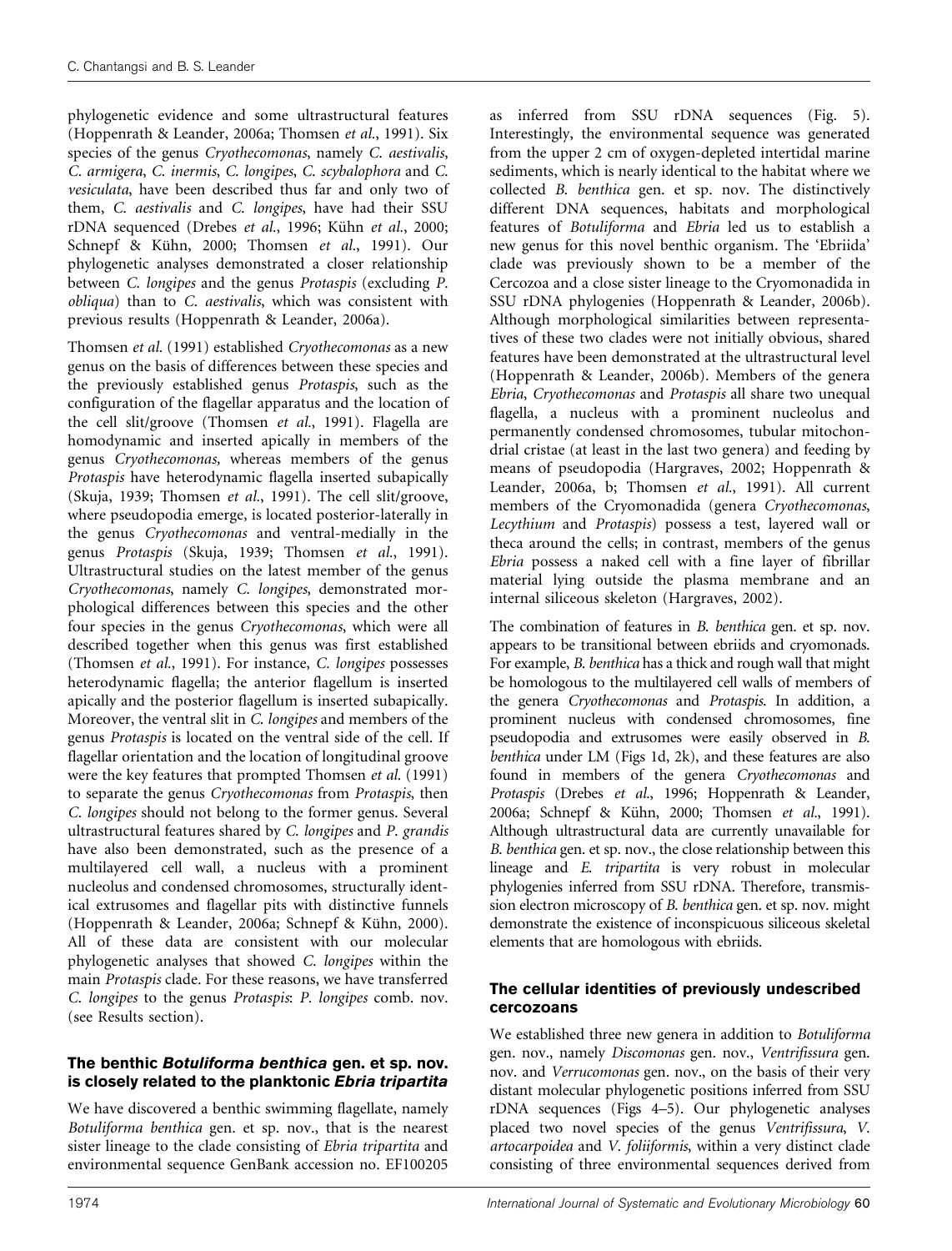marine environments: GenBank accession nos AY180018, AY180035 and AY620350 (Bass & Cavalier-Smith, 2004; Stoeck & Epstein, 2003). The two novel species of the genus Verrucomonas were separated from the other cercozoans by very long branch-lengths (Fig. 5). This Verrucomonadidae clade clustered weakly with two environmental sequences also obtained from marine environments, GenBank accession nos AY180012 and AY620349 (Bass & Cavalier-Smith, 2004; Stoeck & Epstein, 2003), and this more inclusive clade formed the nearest sister group to the Ventrifissuridae clade (Fig. 5). Analyses by Bass & Cavalier-Smith (2004) showed that several of these environmental sequences (e.g. uncultured cercozoan GenBank accession nos AY620349 and AY620350) are members of the Tectofilosida, and the morphological features we describe here help establish the cellular identities for some of the environmental sequence clades contained therein.

The SSU rDNA sequence of Discomonas gen. nov. formed the nearest sister lineage to uncultured cercozoan GenBank accession no. AY620316 (Fig. 5). Bass & Cavalier-Smith (2004) recognized this environmental sequence as an undescribed member of 'Basal Group T', which branched closely with thaumatomonads. Our analyses of two different datasets, however, showed incongruent phylogenetic positions for Discomonas gen. nov. Analyses of the 923 bp dataset showed Discomonas gen. nov. branching with environmental sequence AY620316, and analyses of the 1617 bp dataset showed Discomonas gen. nov. branching next to the Cercomonadida lineage (e.g. Cercomonas plasmodialis; Fig. 4). This incongruence was also observed by Bass & Cavalier-Smith (2004); they reported that AY620316 can sometimes be a sister lineage to the Metopiida and a few other sequences recognized by them as 'Novel Clade 6'. However, these relationships were recovered with only weak statistical support. Although these organisms need to be revisited in the future using alternative molecular markers, our study provides morphological information for Discomonas gen. nov. that sheds light on the probable cellular identity of AY620316 and 'Basal Group T' .

Our study has shown morphological evidence for at least two previously uncharacterized clades belonging to the Tectofilosida and helps substantiate the establishment of the Thecofilosea, which currently contains Tectofilosida and Cryomonadida (Bass & Cavalier-Smith, 2004). However, the original diagnosis for Tectofilosida by Cavalier-Smith & Chao (2003) [i.e. uninucleate cell surrounded by an organic flexible tectum or rigid test with one or two apertures for filopodia, sometimes including foreign mineral particles (agglutinated); cilia or silica scales absent; tubular mitochondrial cristae] should be amended by adding 'flagella present' as both the genera Ventrifissura and Verrucomonas possess flagella and are now shown to be members of the Tectofilosida.

# Barcoding marine benthic cercozoans

DNA sequences can be effectively used as a diagnostic tool for the identification of species, an approach known as 'DNA barcoding' (Hebert et al., 2003a, b). This general approach is starting to be used extensively for assessing the diversity of microeukaryotes having limited morphological details for species discrimination (Barth et al., 2006; Chantangsi et al., 2007; Lynn & Strüder-Kypke, 2006; Saunders, 2005; Scicluna et al., 2006). Accordingly, one primary aim of our study was to help demonstrate the potential of the 618 bp SSU rDNA sequence as DNA barcode for identifying marine benthic cercozoans and possibly other cercozoans. Bass & Cavalier-Smith (2004) previously designed phylum-specific primers covering the 618 bp barcoding region for SSU rDNA, which facilitated PCR amplification of the gene sequences in the group of cercozoans we investigated here.

In our analyses, different isolates of E. tripartita and P. obliqua showed no and one nucleotide differences in their 618 bp barcoding regions, respectively. This result helped demonstrate the reliability of the DNA barcoding region for species identification. In contrast, two different isolates of Cryothecomonas aestivalis showed 0.5 % sequence divergence (three nucleotide differences), which was equal to the divergence value between P. grandis and P. longipes (ex. Cryothecomonas longipes) (Table 2). Therefore, if P. grandis and P. longipes constitute separate species as clearly shown by morphological and molecular evidence, then the two isolates of C. aestivalis could also be justifiably established as two (cryptic) species on the basis of this molecular marker. It turns out that the possibility of cryptic species within C. aestivalis has already been mentioned by Kühn et al. (2000) when they found a relatively high number of nucleotide differences between two morphologically indistinguishable strains of this 'species'. These results, therefore, also demonstrate the utility of the DNA barcoding region for discovering and delimiting cryptic species. Moreover, because the 618 bp barcoding region gene produced very similar phylogenetic tree topologies to those derived from the full length of the gene (Fig. 4), this short barcoding region can also help systematists infer the broader genealogical relationships of cercozoans.

The high copy number of the SSU rRNA gene in eukaryotic nuclear genomes facilitates the barcoding of isolated microeukaryotes even when very limited numbers of organisms can be obtained. Our study has shown that this approach is very useful for exploring the biodiversity of uncultured microeukaryotes; most of the SSU rDNA sequences reported here were derived from a small number of uncultured cells per DNA extraction, and in several cases, we acquired SSU rDNA sequences from only one uncultured cell, which was manually isolated from the ocean. Our study not only highlights the cryptic diversity of marine benthic cercozoans, which is extremely problematic for the non-specialist, but also demonstrates an alternative approach for species identification using the DNA barcoding principle. Moreover, we have provided morphological data for several cercozoan subgroups that were previously known only from environmental DNA surveys. Overall, these data provide insights into the cellular identities of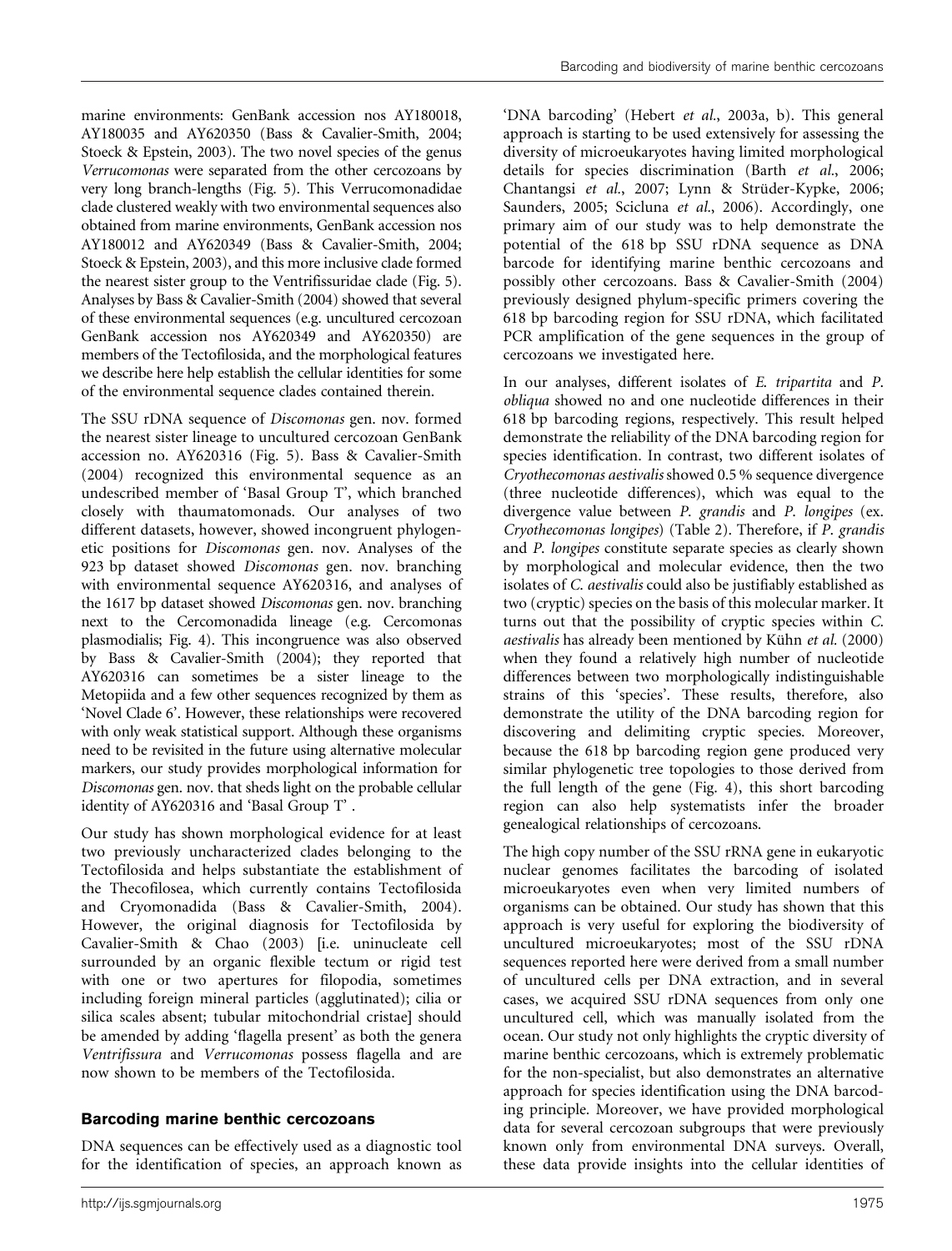uncultured and undescribed cercozoans that help advance our understanding of cercozoan biodiversity in marine benthic ecosystems.

# ACKNOWLEDGEMENTS

We thank K. Tangthongchaiwiriya for illustrating all nine novel cercozoans (Fig. 3). C. C. was supported by a national scholarship awarded by the Cooperative Research Network (CRN), Government of Thailand. This work was supported by grants to B. S. L. from the National Science and Engineering Research Council of Canada (NSERC 283091-04) and the Canadian Institute for Advanced Research, Program in Integrated Microbial Biodiversity.

# REFERENCES

Al Qassab, S., Lee, W. J., Murray, S. & Patterson, D. J. (2002). Flagellates from stromatolites and surrounding sediments in Shark Bay, Western Australia. Acta Protozool 41, 91–144.

Auer, B. & Arndt, H. (2001). Taxonomic composition and biomass of heterotrophic flagellates in relation to lake trophy and season. Freshw Biol 46, 959–972.

Barth, D., Krenek, S., Fokin, S. I. & Berendonk, T. U. (2006). Intraspecific genetic variation in Paramecium revealed by mitochondrial cytochrome c oxidase I sequences. J Eukaryot Microbiol 53, 20– 25.

Bass, D. & Cavalier-Smith, T. (2004). Phylum-specific environmental DNA analysis reveals remarkably high global biodiversity of Cercozoa (Protozoa). Int J Syst Evol Microbiol 54, 2393–2404.

Berney, C., Fahrni, J. & Pawlowski, J. (2004). How many novel eukaryotic 'kingdoms'? Pitfalls and limitations of environmental DNA surveys. BMC Biol 2, 13.

Cavalier-Smith, T. (1998a). A revised six-kingdom system of life. Biol Rev Camb Philos Soc 73, 203–266.

Cavalier-Smith, T. (1998b). Neomonada and the origin of animals and fungi. In Evolutionary Relationships Among Protozoa, pp. 375–407. Edited by G. H. Coombs, K. Vickerman, M. A. Sleigh & A. Warren. London: Kluwer Academic Publishers.

Cavalier-Smith, T. & Chao, E. E. (2003). Phylogeny and classification of Phylum Cercozoa (Protozoa). Protist 154, 341–358.

Chantangsi, C., Lynn, D. H., Brandl, M. T., Cole, J. C., Hetrick, N. & Ikonomi, P. (2007). Barcoding ciliates: a comprehensive study of 75 isolates of genus Tetrahymena. Int J Syst Evol Microbiol 57, 2412–2425.

Chantangsi, C., Esson, H. J. & Leander, B. S. (2008). Morphology and molecular phylogeny of a marine interstitial tetraflagellate with putative endosymbionts: Auranticordis quadriverberis n. gen. et sp. (Cercozoa). BMC Microbiol 8, 123.

Cummings, D. J. (1992). Mitochondrial genomes of the ciliates. Int Rev Cytol 141, 1–64.

Drebes, G., Kühn, S. F., Gmelch, A. & Schnepf, E. (1996). Cryothecomonas aestivalis sp. nov., a colourless nanoflagellate feeding on the marine centric diatom Guinardia delicatula (Cleve) Hasle. Helgol Meeresunters 50, 497–515.

Ekelund, F. & Patterson, D. J. (1997). Some heterotrophic flagellates from a cultivated garden soil in Australia. Arch Protistenkd 148, 461– 478.

Fenchel, T. (1987). Ecology of Protozoa: the Biology of Free-Living Phagotrophic Protists. Berlin: Springer-Verlag.

Godfray, H. C. J. (2002). Challenges for taxonomy. Nature 417, 17–19.

Guindon, S. & Gascuel, O. (2003). PhyML - A simple, fast, and accurate algorithm to estimate large phylogenies by maximum likelihood. Syst Biol 52, 696–704.

Hargraves, P. E. (2002). The ebridian flagellates Ebria and Hermesinum. Plankton Biol Ecol 49, 9–16.

Hebert, P. D. N., Ratnasingham, S. & deWaard, J. R. (2003a). Barcoding animal life: cytochrome c oxidase subunit 1 divergences among closely related species. Proc Biol Sci 270 (Suppl. 1), S96–S99.

Hebert, P. D. N., Cywinska, A., Ball, S. L. & deWaard, J. R. (2003b). Biological identifications through DNA barcodes. Proc Biol Sci 270, 313–322.

Hondeveld, B. J. M., Bak, R. P. M. & van Duyl, F. C. (1992). Bacterivory by heterotrophic nanoflagellates in marine sediments measured by uptake of fluorescently labeled bacteria. Mar Ecol Prog Ser 89, 63–71.

Hoppenrath, M. & Leander, B. S. (2006a). Dinoflagellate, euglenid or cercomonad? The ultrastructure and molecular phylogenetic position of Protaspis grandis n. sp. J Eukaryot Microbiol 53, 327–342.

Hoppenrath, M. & Leander, B. S. (2006b). Ebriid phylogeny and the expansion of the Cercozoa. Protist 157, 279–290.

Huelsenbeck, J. P. & Ronquist, F. (2001). MRBAYES: Bayesian inference of phylogenetic trees. Bioinformatics 17, 754–755.

Kimura, M. (1980). A simple method of estimating evolutionary rates of base substitutions through comparative studies of nucleotide sequences. *J Mol Evol* 16, 111-120.

Kühn, S. F., Lange, M. & Medlin, L. K. (2000). Phylogenetic position of Cryothecomonas inferred from nuclear-encoded small subunit ribosomal RNA. Protist 151, 337–345.

Larsen, J. & Patterson, D. J. (1990). Some flagellates (Protista) from tropical marine sediments. J Nat Hist 24, 801–937.

Lee, W. J. (2008). Free-living heterotrophic euglenids from marine sediments of the Gippsland Basin, southeastern Australia. Mar Biol Res 4, 333–349.

Lee, W. J. & Patterson, D. J. (2000). Heterotrophic flagellates (Protista) from marine sediments of Botany Bay, Australia. J Nat Hist 34, 483–562.

Lee, W. J., Brandt, S. M., Vørs, N. & Patterson, D. J. (2003). Darwin's heterotrophic flagellates. Ophelia 57, 63–98.

Lee, W. J., Simpson, A. G. B. & Patterson, D. J. (2005). Free-living heterotrophic flagellates from freshwater sites in Tasmania (Australia), a field survey. Acta Protozool 44, 321–350.

Long, E. O. & David, I. B. (1980). Repeated genes in eukaryotes. Annu Rev Biochem 49, 727–764.

Lynn, D. H. & Strüder-Kypke, M. C. (2006). Species of Tetrahymena identical by small subunit rRNA gene sequences are discriminated by mitochondrial cytochrome c oxidase I gene sequences. J Eukaryot Microbiol 53, 385–387.

Marande, W. & Burger, G. (2007). Mitochondrial DNA as a genomic jigsaw puzzle. Science 318, 415.

Massana, R. & Pedrós-Alió, C. (2008). Unveiling new microbial eukaryotes in the surface ocean. Curr Opin Microbiol 11, 213–218.

Minelli, A. (1993). Biological Systematics: The State of the Art. London: Chapman & Hall.

Myl'nikov, A. P. & Karpov, S. A. (2004). Review of diversity and taxonomy of cercomonads. Protistology 3, 201–217.

Norman, J. E. & Gray, M. W. (1997). The cytochrome oxidase subunit 1 gene (cox1) from the dinoflagellate, Crypthecodinium cohnii. FEBS Lett 413, 333–338.

Park, S. J., Park, B. J., Pham, V. H., Yoon, D. N., Kim, S. K. & Rhee, S. K. (2008). Microeukaryotic diversity in marine environments, an analysis of surface layer sediments from the East Sea. J Microbiol 46, 244–249.